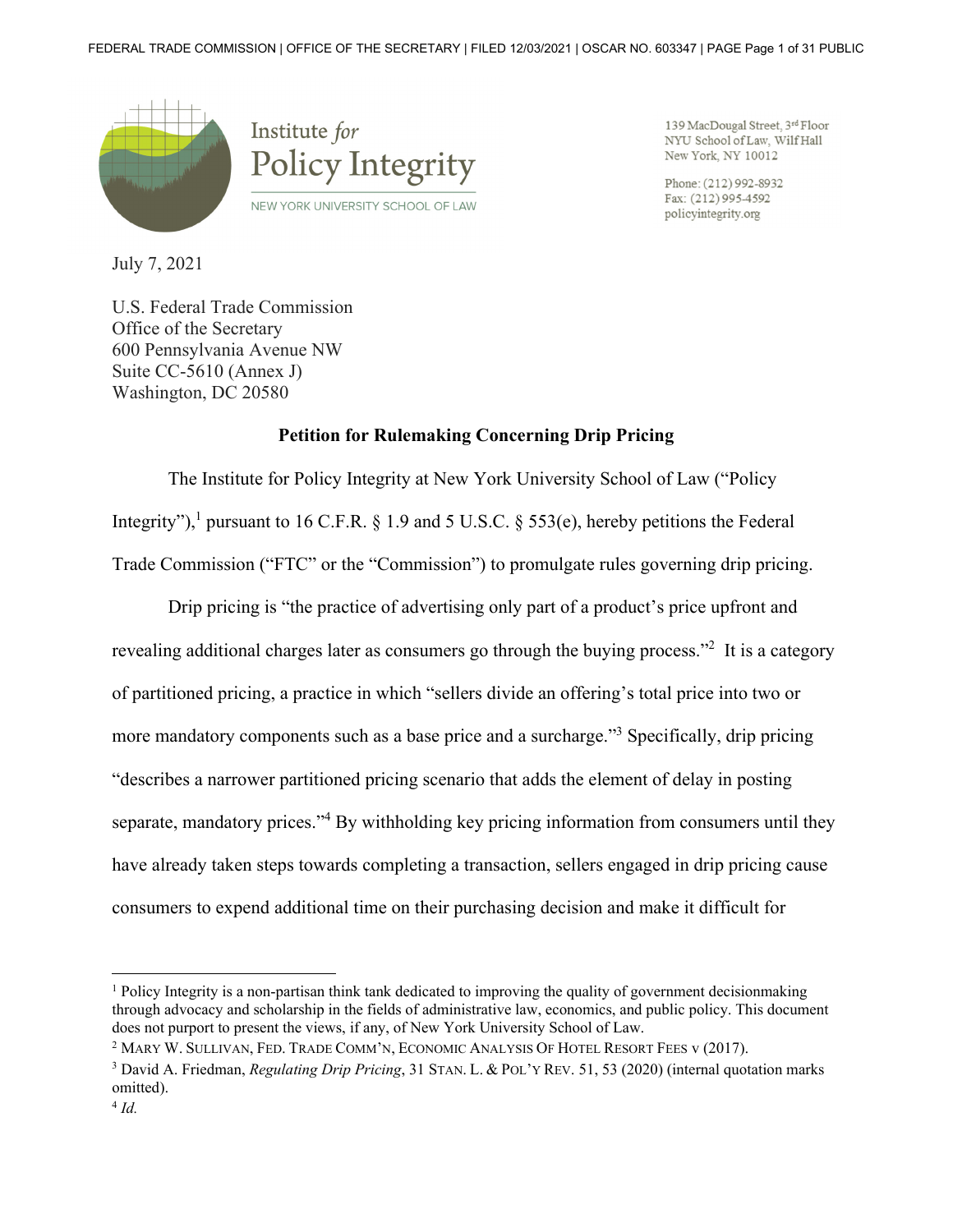consumers to comparison shop.<sup>5</sup> Further, "empirical studies suggest that such pricing strategies may systematically make consumers pay more for goods and services" than they would have paid if fully informed of the genuine price at the outset.<sup>6</sup>

Under our proposal, sellers would be required to prominently provide the entire price to be paid by the customer—inclusive of all unavoidable fees and service charges. Although unavoidable fees and charges included within the total price could also be stated separately, in addition to being included within the total price, such separate statement of fees could not be more prominent than the total price (i.e., the price including all unavoidable fees).<sup>7</sup>

Our proposal would not require sellers to include certain charges within the total price. For one, optional fees and service charges for additional services would not need to be included in the total price, since the customer has the option of purchasing those additional services. Under the rule, any fees imposed for purchasing through a specific medium or forum should be considered unavoidable, meaning that sellers must disclose online shopping surcharges or ticket broker fees upfront, as part of the total purchase price. Additionally, the proposed regulation does not require sellers to disclose taxes as part of the total price, because taxes are imposed by government rather than the seller.

Regulating drip pricing would advance the Commission's mission to "protect[] consumers and competition by preventing anticompetitive, deceptive, and unfair business

<sup>5</sup> *See* U.S. GOV'T ACCOUNTABILITY OFFICE, GAO-18-347, EVENT TICKET SALES: MARKET CHARACTERISTICS AND CONSUMER PROTECTION ISSUES 45 (2018), https://www.gao.gov/assets/700/691247.pdf (hereinafter "GAO Report").

<sup>6</sup> NAT'L ECON. COUNCIL, THE COMPETITION INITIATIVE AND HIDDEN FEES 7-15 (2016), https://obamawhitehouse.archives.gov/sites/whitehouse.gov/files/documents/hiddenfeesreport\_12282016.pdf (hereinafter "The Competition Initiative").

<sup>7</sup> *Cf.* Sullivan, *supra* note 2, at 25–26 (explaining that "disclosing the [mandatory] resort fee separately from the room rate, and in a smaller font . . . may lead consumers to believe that the total price is lower than it actually is, or even worse, to ignore the resort fee disclosure").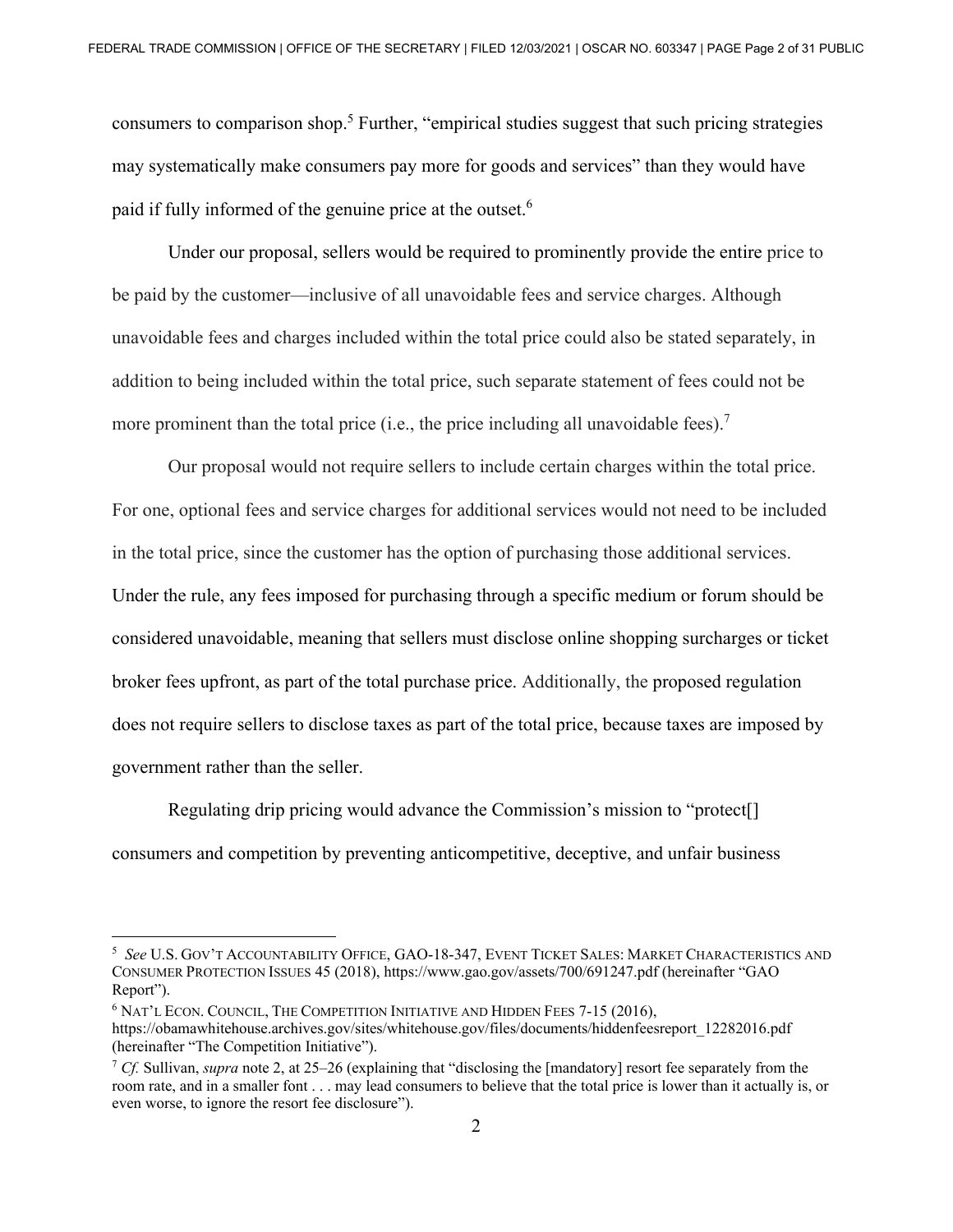practices."<sup>8</sup> The FTC can justify drip pricing rules under three distinct sources of authority. First, drip pricing is a deceptive practice because it involvesmaterial representations (incomplete opening prices) and omissions (hidden mandatory fees) that are likely to mislead consumers acting reasonably under the circumstances. Second, drip pricing is an unfair practice because it "causes or is likely to cause substantial injury to consumers"—including increased search times and consumer costs—"which is not reasonably avoidable by consumers themselves and not outweighed by countervailing benefits to consumers or to competition."<sup>9</sup> Third, drip pricing is an unfair method of competition because it creates a race to the bottom by diverting consumers away from sellers that disclose their full prices upfront.

This petition begins below with proposed regulatory language. It then provides background on the regulation of drip pricing by the FTC, as well as by other federal and state authorities. Next, the petition explains why drip pricing meets the standards for deceptive, unfair, and anticompetitive trade practices that the Commission has authority to regulate. The petition closes with suggestions on how the Commission can assess the benefits and costs of a regulation on drip pricing.

<sup>8</sup> FED. TRADE COMM'N, ABOUT THE FTC, https://www.ftc.gov/about-ftc (last visited July 2, 2021) (hereinafter "About the FTC").

 $9$  15 U.S.C. § 45(n).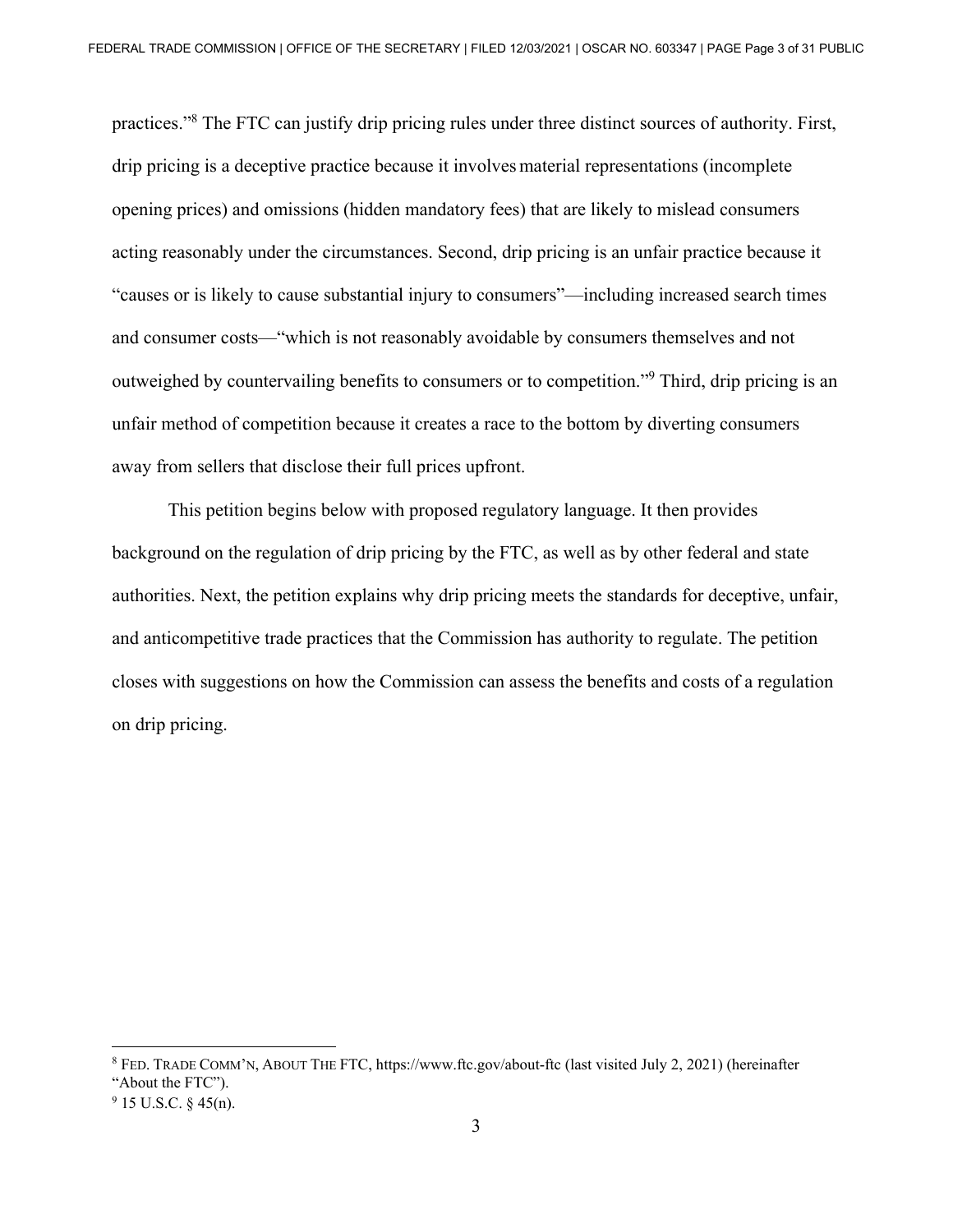# **Table of Contents**

| I.                                                                                                  |
|-----------------------------------------------------------------------------------------------------|
| Drip Pricing Falls Squarely Within the FTC's Authority to Regulate Deceptive, Unfair, and<br>П.     |
| Drip Pricing Constitutes a Deceptive Practice Within the Meaning of Section 5 of the<br>A.          |
| Drip Pricing Involves Incomplete Representations and Meaningful Omissions.  11<br>1.                |
| Drip Pricing Is Likely To Mislead Consumers Acting Reasonably Under the<br>$\overline{11}$ .        |
| 111.                                                                                                |
| Drip Pricing Constitutes an Unfair Practice Within the Meaning of Section 5 of the<br><b>B.</b>     |
| $\mathbf{i}$ .                                                                                      |
| ii.<br>The Consumer Harm from Drip Pricing Is Not Reasonably Avoidable.  16                         |
| 111.                                                                                                |
| Drip Pricing Is an Unfair Method of Competition Within the Meaning of Section 5 of<br>$\mathcal{C}$ |
|                                                                                                     |
|                                                                                                     |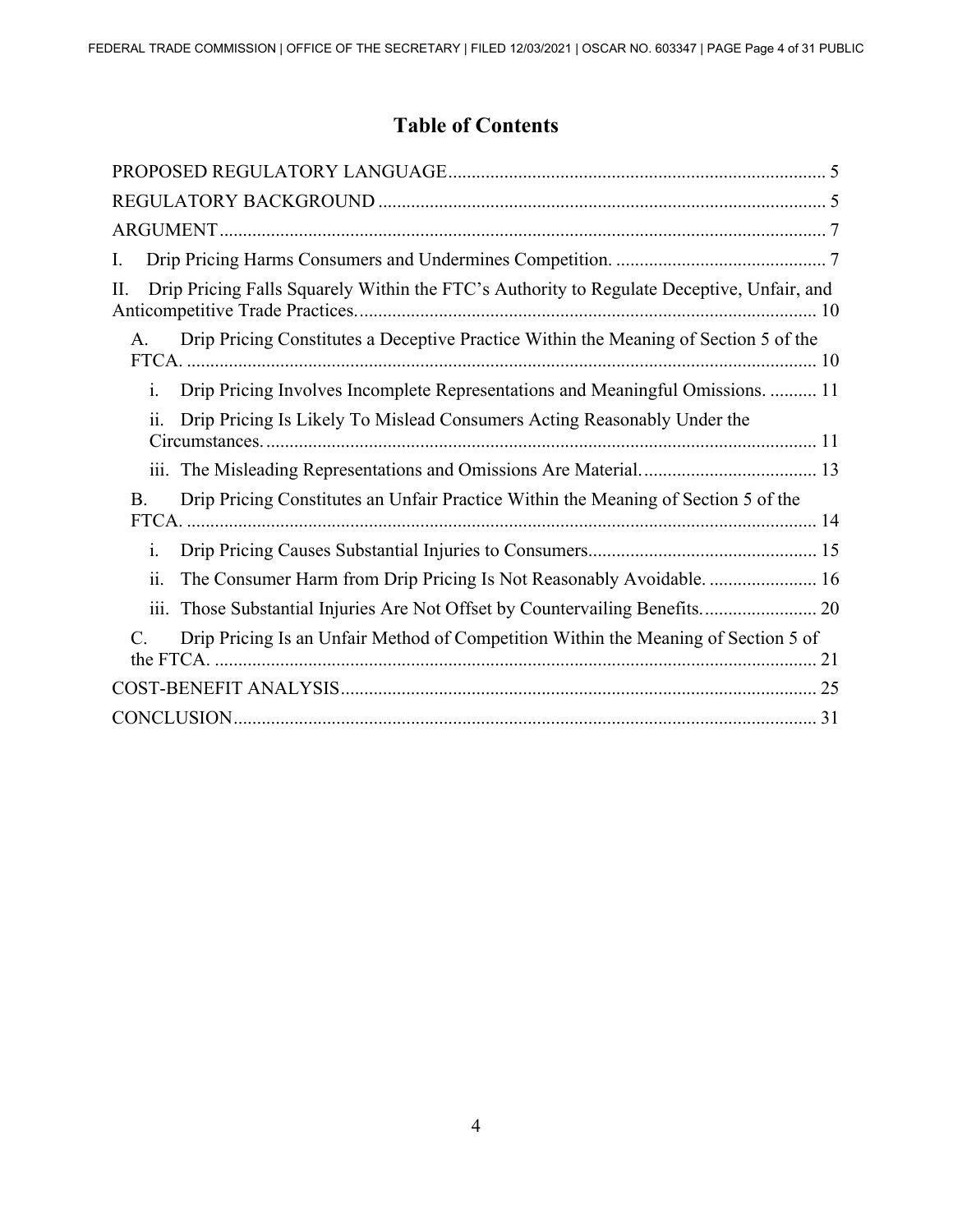# **PROPOSED REGULATORY LANGUAGE**

"It is an unfair or deceptive act or practice and unfair method of competition to advertise or solicit the sale of a product or service without prominently disclosing the entire price to be paid by the customer inclusive of all unavoidable fees and service charges (excluding government taxes). Although unavoidable fees and charges included within the single total price disclosed may also be stated separately from the total price, such statement of fees and charges may not be false or misleading and may not be presented more prominently or in the same or larger size as the total price. In addition, all other fees or service charges that might foreseeably be assessed in connection with the sale of the product or service, including additional fees for optional services, must be conspicuously disclosed in the advertisement or solicitation."

### **REGULATORY BACKGROUND**

By this petition, Policy Integrity requests action from the FTC to address a practice that has already drawn the Commission's ire.

In 2012, the FTC hosted "The Economics of Drip Pricing," a conference that brought together economists and marketing experts "to examine the theoretical motivation for drip pricing and its impact on consumers, empirical studies, and policy issues pertaining to drip pricing."<sup>10</sup> At this conference, FTC Chairman Jon Leibowitz asked consumers to share their drippricing experiences with the Commission.<sup>11</sup> Based on complaints shared with the FTC, the Commission "warned 22 hotel operators that their online reservation sites may violate [Section 5 of the Federal Trade Commission Act] by providing a deceptively low estimate of what

<sup>10</sup> FED. TRADE COMM'N, THE ECONOMICS OF DRIP PRICING (2012), https://www.ftc.gov/news-events/eventscalendar/2012/05/economics-drip-pricing.

<sup>11</sup> *See id*.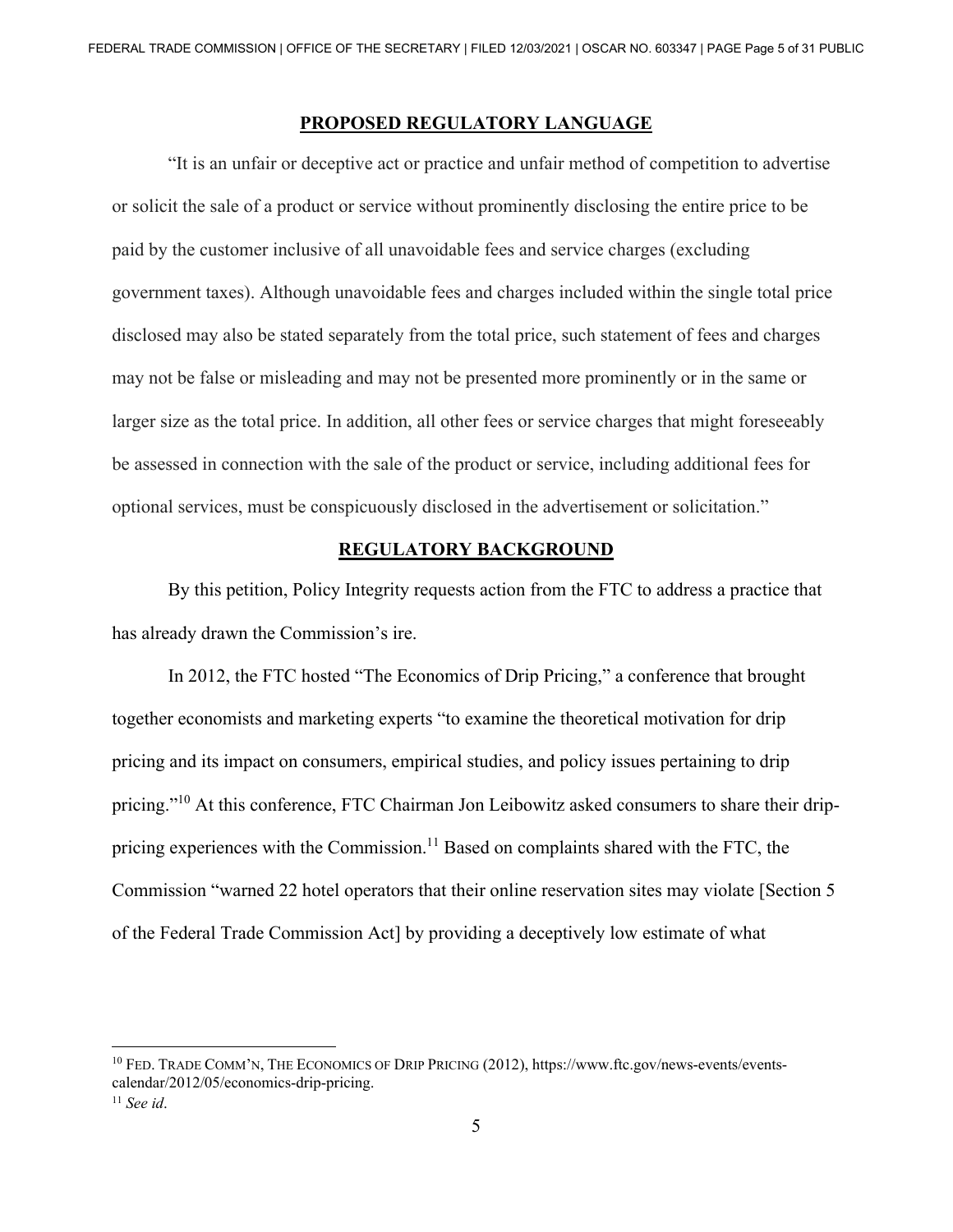consumers can expect to pay for their hotel rooms."12 Upon issuing these warnings, Chairman Leibowitz observed that drip-pricing charges, though "sometimes portrayed as 'convenience' or 'service' fees," are in reality "anything but convenient," and he accused "businesses that hide" such charges of "doing a huge disservice to American consumers."<sup>13</sup>

More recently, some members of Congress called on the Commission to "act against deceptive and unfair practices in [the event ticket sales] industry relating to hidden fees."<sup>14</sup> Following this letter, the FTC continued to explore drip-pricing concerns in its 2019 Online Events Ticket Workshop, dedicating an hour-long panel discussion to "The Adequacy of Ticket Price and Fee Disclosures."15

 Other law-enforcement actors have also noticed this troubling practice and begun to take steps to combat the proliferation of drip pricing. In 2019, the District of Columbia filed suit against Marriott International, alleging that the company's pricing practices are deceptive, unfair, and unlawful.<sup>16</sup> That same year, Nebraska filed a similar action against Hilton.<sup>17</sup> Importantly, law enforcement has not limited its push to address drip pricing to the hotel industry. For example, the City and County of San Francisco filed suit against the operators of the online travel sites JustFly and FlightHub for unlawful and deceptive fee practices.<sup>18</sup> San Francisco

<sup>&</sup>lt;sup>12</sup> Press Release, Fed. Trade Comm'n, FTC Warns Hotel Operators that Price Quotes that Exclude 'Resort Fees' and Other Mandatory Surcharges May Be Deceptive (Nov. 28, 2012),  $\frac{https://perma.co/DBA5-UWVQ}{https://perma.co/DBA5-UWVQ}$ .

<sup>&</sup>lt;sup>13</sup> *Id.* Chairman Joseph J. Simons from Congressmen Frank Pallone, Jr. and Bill Pascrell, Jr. (June 20, 2018), <sup>14</sup> Letter to Chairman Joseph J. Simons from Congressmen Frank Pallone, Jr. and Bill Pascrell, Jr. (June 20, https://pascrell.house.gov/sites/pascrell.house.gov/files/ftc%20letter%20on%20ticket%20sales\_072018.pdf.<br><sup>15</sup> FED. TRADE COMM'N, ONLINE EVENT TICKETS WORKSHOP (2019), https://www.ftc.gov/news-events/events-

calendar/2019/03/online-event-tickets-workshop.

<sup>16</sup> *See* Complaint for Violations of the Consumer Protections Procedures Act at 1, *D.C. v. Marriott International, Inc.* (D.C. Super. Ct. July 9, 2019), https://perma.cc/FM2K-Q9FJ.<br><sup>17</sup> *See* Amended Complaint for Injunction and Other Relief at 4, *Nebraska v. Hilton Dopco., Inc.*, No. CI 19-2366

<sup>(</sup>Lancaster Cty. Neb., July 24, 2019), https://perma.cc/Q8SX- ZQ5S. 18 *See* Press Release, City Att'y of S.F., Herrera Sues JustFly and FlightHub Over Hidden Fees and Other Predatory

Scams (Sept. 19, 2019), https://www.sfcityattorney.org/2019/09/19/herrera-sues-justfly-and-flighthub-over-hidden -fees-and-other-predatory-scams/.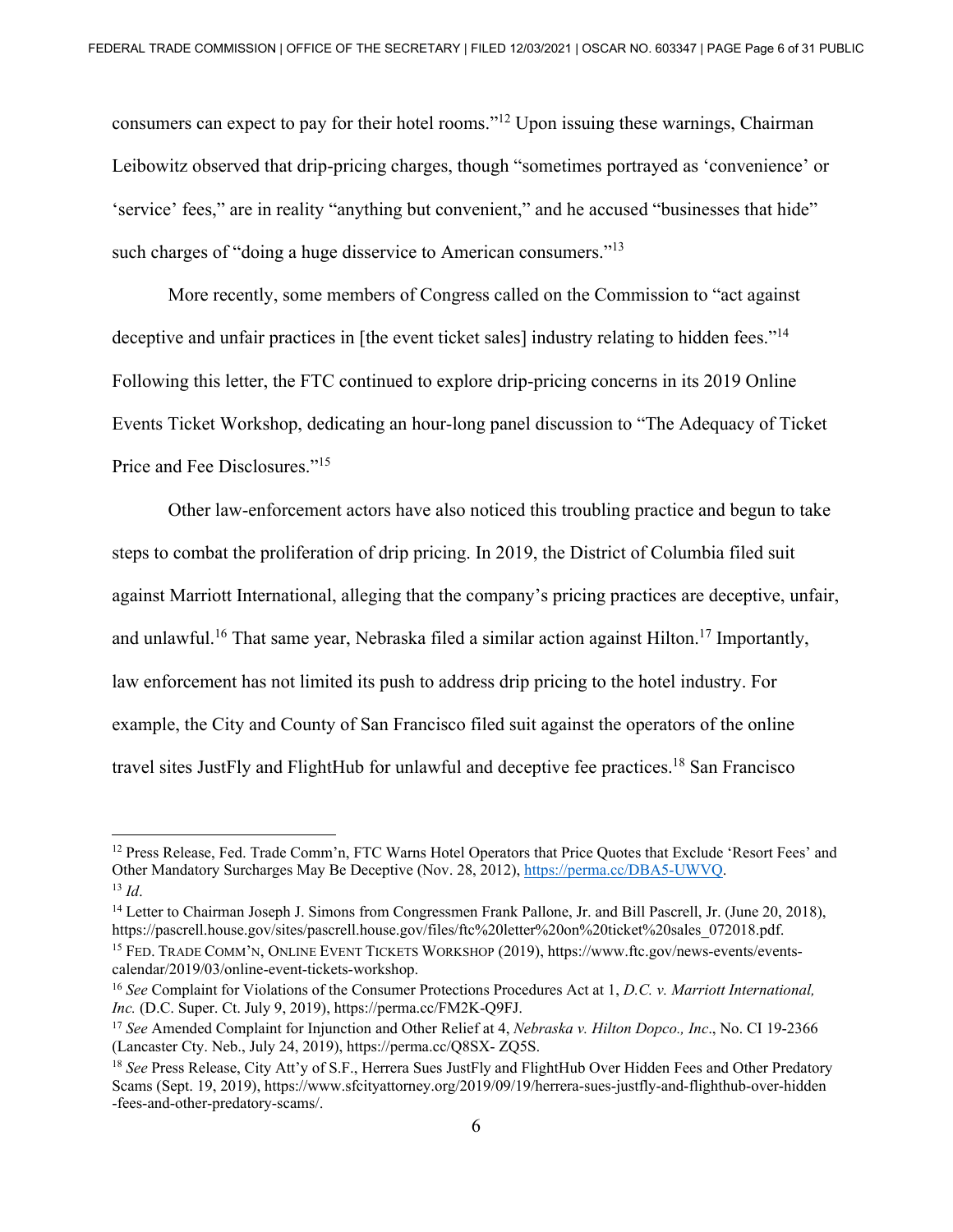emphasized that consumers deserve honest pricing, and asserted that JustFly is "in the hidden fee business."19

In addition to litigation, some regulatory action has already been taken at the federal and state levels with respect to drip pricing. At the federal level, the FTC can look to the Department of Transportation's 2011 "full fare" regulation as a potential model for rulemaking. The DOT rule provides that "any advertising or solicitation" will be considered "an unfair and deceptive practice  $\Box$  unless the price stated is the entire price to be paid by the customer."<sup>20</sup> At the state level, the Commission can examine a Connecticut law which requires any advertisement for an in-state event to conspicuously disclose "the total price for each ticket and what portion of each ticket price, stated in a dollar amount, represents a service charge."<sup>21</sup> While laudable, these geographically- and sectorally-limited policies are not a substitute for comprehensive, nationwide regulation of drip pricing.

#### **ARGUMENT**

#### **I. Drip Pricing Harms Consumers and Undermines Competition.**

In her opening remarks at the FTC's aforementioned 2019 workshop on online ticket

sales, Commissioner Rebecca Slaughter recounted her personal frustration from a drip-pricing

encounter while purchasing tickets for a comedy show:

I wanted to go see a comedian's set downtown. I looked up the tickets, coordinated times with my husband and others, identified a babysitter, made sure we could budget for the expense, and went through the online booking process. When I got

<sup>&</sup>lt;sup>19</sup> *Id*.<br><sup>20</sup> 14 C.F.R. § 399.84(a). In full, the subsection reads: "The Department considers any advertising or solicitation by a direct air carrier, indirect air carrier, an agent of either, or a ticket agent, for passenger air transportation, a tour (i.e., a combination of air transportation and ground or cruise accommodations) or tour component (e.g., a hotel stay) that must be purchased with air transportation that states a price for such air transportation, tour, or tour component to be an unfair and deceptive practice in violation of 49 U.S.C. [§] 41712, unless the price stated is the entire price to be paid by the customer to the carrier, or agent, for such air transportation, tour, or tour component."). The FAA enacted this provision as part of a broader suite of consumer protections in Enhancing Airline Passenger Protections, 76 Fed. Reg. 23,110 (Apr. 25, 2011).

<sup>21</sup> CONN. GEN. STAT. § 53-289a.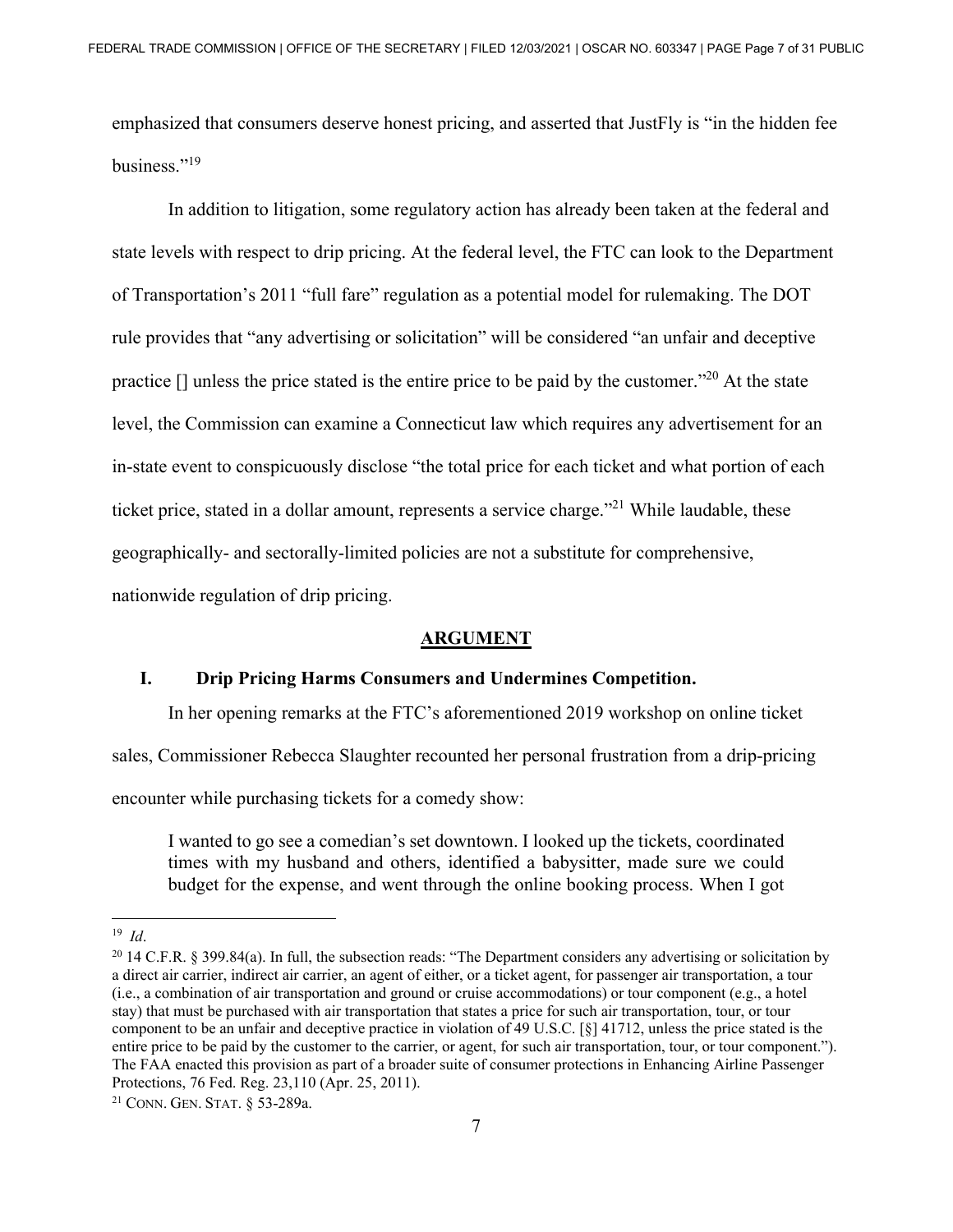to the final purchase screen, I did a double take—the all-in price was almost a third more than the listed price for the tickets I had selected. At that point, I was committed, so I grudgingly clicked purchase.  $\ldots$  I honestly did feel deceived.<sup>22</sup>

Commissioner Slaughter rightfully felt deceived, and many other consumers can relate to her frustration. In fact, thousands of concerned consumers sent letters to the FTC in response to the Commission's call for comment ahead of that workshop.23

 Drip pricing imposes an array of economic harms, including increasing consumer search times and financial cost, and undermining healthy market competition. Starting with search costs, FTC economist Mary Sullivan summarized these costs nicely in an economic analysis of hotel resort fees. She explained: "The literature suggests that separating mandatory resort fees from posted room rates without first disclosing the total price is likely to harm consumers by artificially increasing the search costs and the cognitive costs of finding and booking hotel accommodations."24 The Government Accountability Office ("GAO") has similarly concluded that disclosing full price information upfront reduces consumer search costs both on the primary market "by informing consumers of the total ticket price early in the process" and "help[ing] consumers decide whether to buy from the ticketer's website or at the box office," and on the secondary market "by helping consumers identify the resale exchange with the best total price."<sup>25</sup>

Drip pricing also imposes increased costs on consumers who complete their transactions, as multiple studies show consumers end up paying more when they face drip pricing.<sup>26</sup> For

<sup>&</sup>lt;sup>22</sup> Commissioner Rebecca K. Slaughter, Opening Remarks at an FTC Workshop About Online Ticket Sales 2, FTC (June 11, 2019), transcript available at https://www.ftc.gov/system/files/documents/public\_statements/1527238 /slaughter\_-\_prepared\_remarks\_ftc\_tickets\_workshop\_6-11-19.pdf. (hereinafter "Commissioner Slaughter's Opening Remarks").

<sup>23</sup> *See id.*

<sup>24</sup> Sullivan, *supra* note 2, at 37.

<sup>25</sup> GAO Report, *supra* note 5, at 42.

<sup>26</sup> *See* Tom Blake et al., *Price Salience and Product Choice* 16, Nat'l Bureau of Econ. Research, Working Paper No. 25186 (2018); Raj Chetty et al., *Salience and Taxation: Theory and Evidence*, 99 AM. ECON. REV. 1145, 1164 (2009); Steffen Huck & Brian Wallace, *The Impact of Price Frames on Consumer Decision Making: Experimental*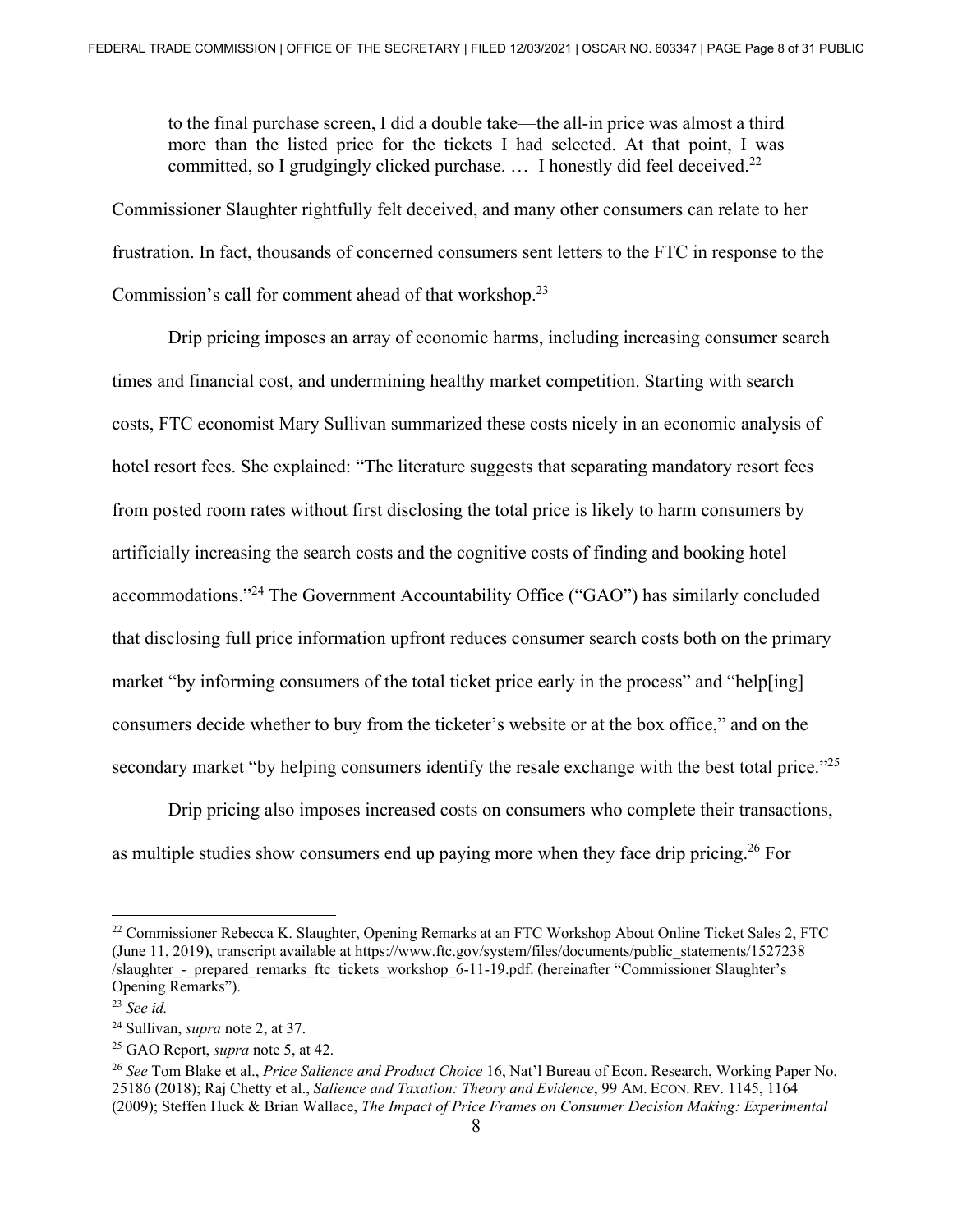example, a study on StubHub ticket sales showed that consumers who were subject to drip pricing spent 19.5% more than those who were shown the full price upfront.<sup>27</sup> And after documenting the various costs imposed by hotels engaged in drip pricing, moreover, Sullivan concluded that "unless the total price is disclosed up front, separating resort fees from the room rate is unlikely to result in benefits that offset the likely harm to consumers."<sup>28</sup>

 Moreover, drip pricing undermines healthy market competition. As the GAO explained, "sellers that do not provide enough or full information on prices through hidden fees could have competitive advantage because they would be perceived as offering lower prices over their competitors that do provide full information showing the price."29 In particular, a 2016 report by the National Economic Council cautions that "the creation of consumer confusion and wariness around actual prices" resulting from deceptive pricing "may make consumers disbelieve advertised prices, making it harder for the genuine price-cutter to attract consumers."30 Absent an FTC rule prohibiting drip pricing, competitors remain stuck in a prisoner's dilemma.<sup>31</sup> As the GAO observed: "Three secondary ticket sellers told us they might support a requirement to provide all-in pricing, but only if it was required of all ticket sellers."32

Two years ago, Commissioner Slaughter warned ticket sellers that "if industry doesn't step up to address this problem with its own collective solution . . . the government must explore

<sup>27</sup> Blake et al., *supra* note 26, at 16. A follow-up study on StubHub, forthcoming in Marketing Science, confirms this finding, and in fact finds an even greater disparity of 21%. Morgan Foy, Berkley Haas, *Buyer Beware: Massive Experiment Shows Why Ticket Sellers Hit You With Last-Second Fees* (Feb. 9, 2021),

*Evidence* 2 (2015), https://www.ucl.ac.uk/~uctpbwa/papers/price-framing.pdf; Alexander Rasch et al., *Drip Pricing* 

https://newsroom.haas.berkeley.edu/research/buyer-beware-massive-experiment-shows-why-ticket-sellers-hit-youwith-hidden-fees-drip-pricing/.

<sup>28</sup> Sullivan, *supra* note 2, at 37.

<sup>&</sup>lt;sup>29</sup> GAO Report, *supra* note 5, at 42.<br><sup>30</sup> The Competition Initiative, *supra* note 6, at 9.<br><sup>31</sup> Commissioner Slaughter's Opening Remarks, *supra* note 22, at 4.<br><sup>32</sup> GAO Report, *supra* note 5, at 44.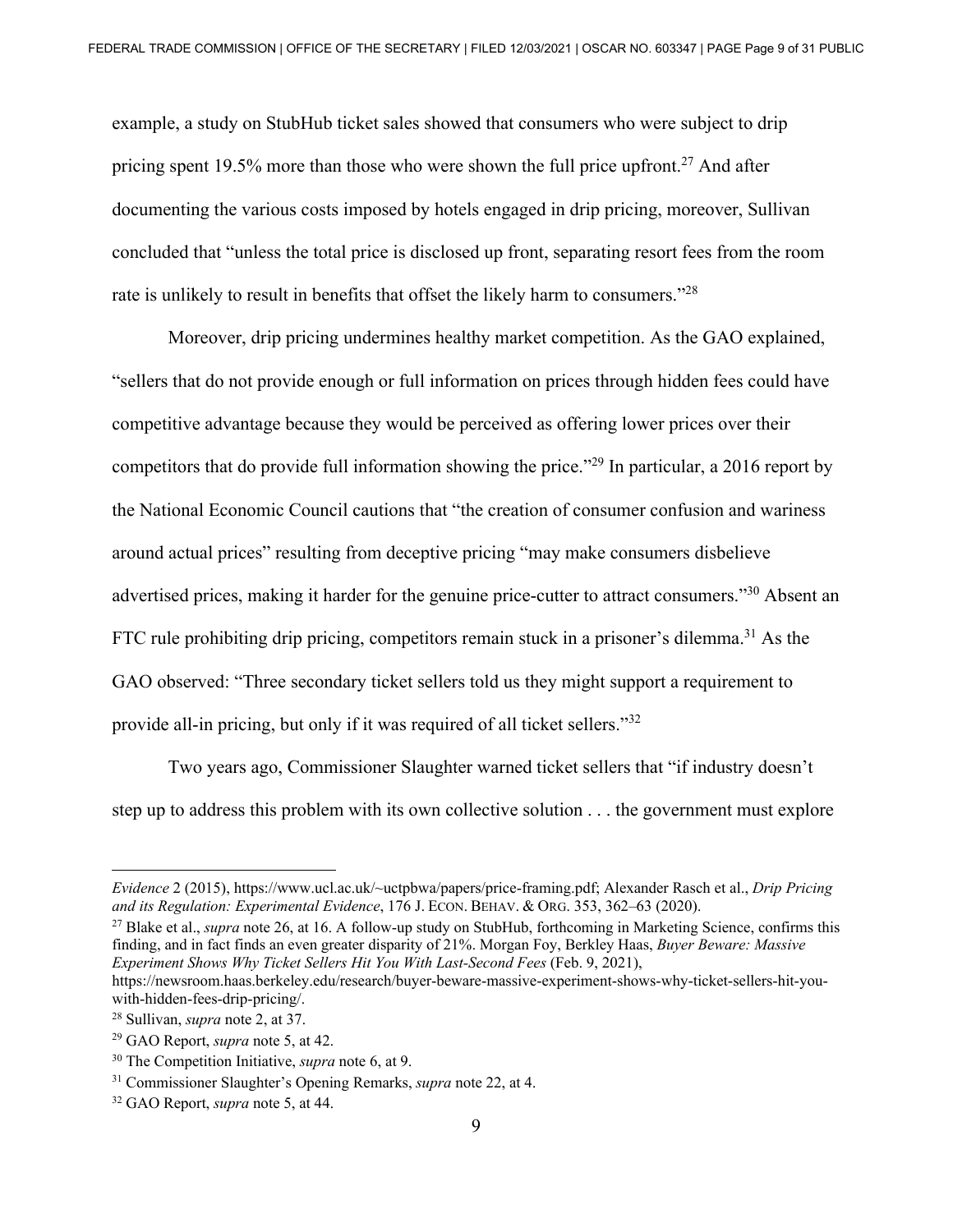a law-enforcement or regulatory solution."<sup>33</sup> Two years later, ticket sellers have not ceased drip pricing of their own accord. Drip pricing continues to impose costs upon consumers and undermine market competition. Thus, an FTC rule banning drip pricing is warranted.

# **II. Drip Pricing Falls Squarely Within the FTC's Authority to Regulate Deceptive, Unfair, and Anticompetitive Trade Practices.**

Under the Federal Trade Commission Act ("FTCA"), the FTC is the primary government

agency entrusted with preventing deceptive and unfair trade practices and, along with the Justice

Department, unfair methods of competition.<sup>34</sup> The FTC envisions a "vibrant economy"

characterized by vigorous competition and consumer access to accurate information."35 To

achieve that vision, the Commission should take action to regulate drip pricing. It has three

distinct sources of authority for doing so: Drip pricing is deceptive, unfair to consumers, and an

unfair method of competition under Section 5 of the FTCA.<sup>36</sup>

# **A. Drip Pricing Constitutes a Deceptive Practice Within the Meaning of Section 5 of the FTCA.**

To justify a Section 5(a) deceptive practices rule, the FTC must make three findings: "(1)

there is a representation, omission, or practice that," (2) "is likely to mislead consumers acting

reasonably under the circumstances," and (3) "the representation, omission, or practice is

material."37 As detailed below, drip pricing easily satisfies each of these elements.

<sup>&</sup>lt;sup>33</sup> Commissioner Slaughter's Opening Remarks, *supra* note 22, at 4.<br><sup>34</sup> *See* 15 U.S.C. § 45(a)(2) ("The Commission is hereby empowered and directed to prevent persons, partnerships, or corporations ... from using unfair methods of competition in or affecting commerce and unfair or deceptive acts or practices in or affecting commerce.").

<sup>&</sup>lt;sup>35</sup> About The FTC, *supra* note 8.<br><sup>36</sup> *See* 15 U.S.C. § 45(a).<br><sup>37</sup> *FTC v. Stefanchik*, 559 F.3d 924, 928 (9th Cir. 2009) (internal quotation marks and citation omitted). The FTC summarizes this standard in a similar way: "[C]ertain elements undergird all deception cases. First, there must be a representation, omission, or practice that is likely to mislead the consumer .... Second, we examine the practice from the perspective of a [reasonable] consumer ... Third, the representation, omission, or practice must be a material one ... likely to affect the consumer's conduct or decision with regard to a product or service[.]." FED. TRADE COMM'N, FTC POLICY STATEMENT ON DECEPTION (1983) (appended to *Cliffdale Assocs., Inc.*, 103 F.T.C. 110, 174 (1984)), http://ftc.gov/bcp/policystmt/ad-decept.htm (hereinafter "Deception Policy Statement").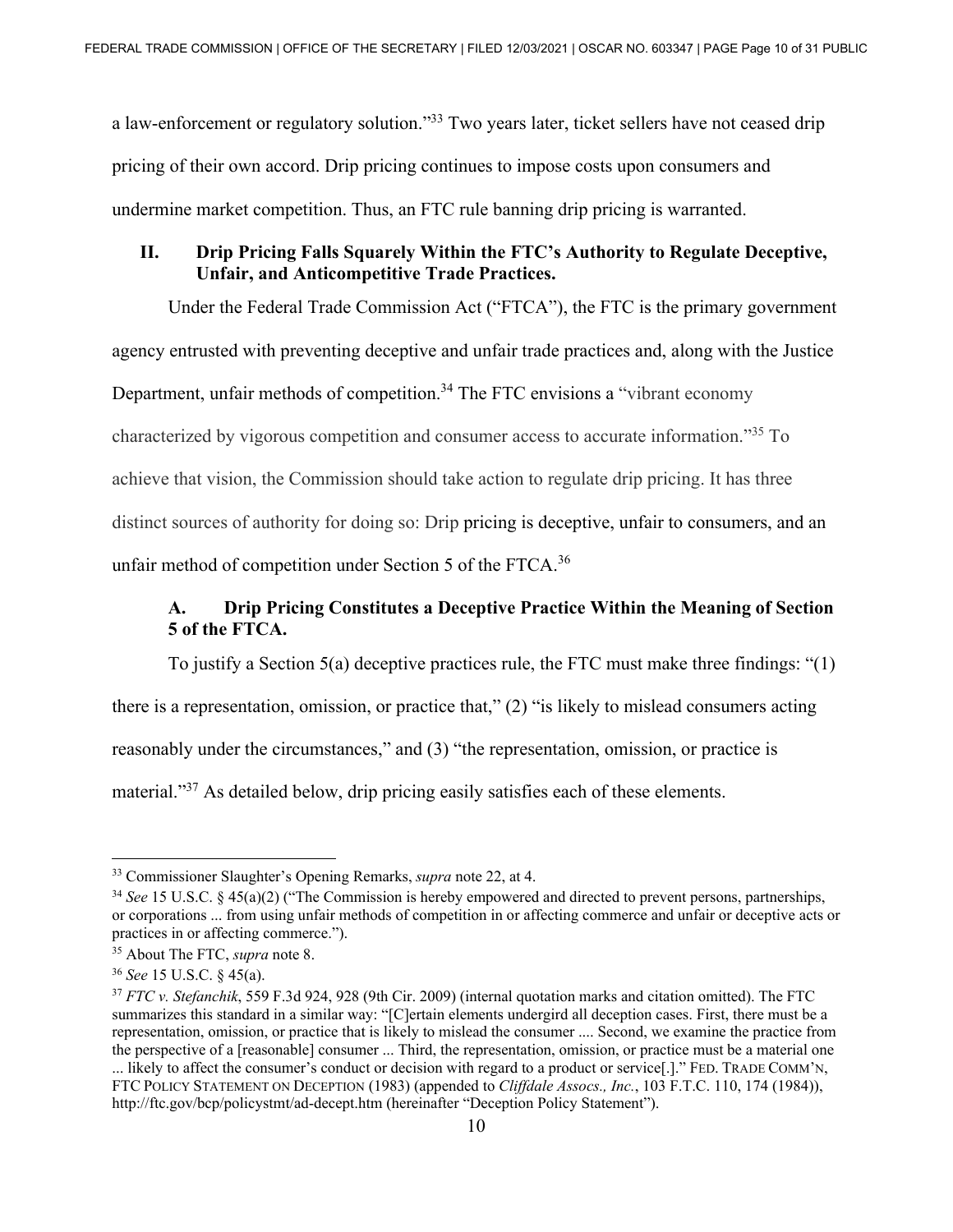# **i. Drip Pricing Involves Incomplete Representations and Meaningful Omissions.**

Drip pricing meets the first element required to invoke the FTC's authority to regulate deceptive practices, as it involves incomplete representations and meaningful omissions.

Imagine an online ticket seller advertises theater tickets for \$200, but when a consumer clicks through a few pages and proceeds to enter payment information, the consumer sees the price total is now \$250 due to a \$50 processing fee. The initial \$200 listing is an incomplete representation because it does not reflect a genuine offer to complete the transaction. The \$50 processing fee is a meaningful omission of information that would have allowed consumers to more effectively vet ticket prices and avoid psychological biases that might push them towards transactions on unfavorable terms. Along these lines, the FTC's 2012 warning letter to 22 hotel operators identified how drip pricing involves notable omissions that make the initial price presented incomplete and misleading.38

# **ii. Drip Pricing Is Likely To Mislead Consumers Acting Reasonably Under the Circumstances.**

 By advertising an incomplete price for the relevant service or product, drip pricing schemes are likely to mislead consumers who are acting reasonably under the circumstances. In interpreting this prong of the deceptive-practices test, courts have instructed the FTC to consider the "net impression"39 that an advertisement or solicitation is likely to give to "the average member of the public."<sup>40</sup> Furthermore, the FTC can construe ambiguous statements against the

<sup>38</sup> Warning Letter, Fed. Trade Comm'n (Nov. 2012), https://www.ftc.gov/sites/default

<sup>/</sup>files/attachments/press-releases/ftc-warns-hotel-operators-price-quotes-exclude-resort-fees-other-mandatorysurcharges-may-be/121128hoteloperatorsletter.pdf (hereinafter "Warning Letter"). *See also supra* note 12 and accompanying text.

<sup>39</sup> *FTC v. Cyberspace.com LLC,* 452 F.3d 1196, 1200 (9th Cir. 2006) ("A solicitation may be likely to mislead by virtue of the net impression it creates even though the solicitation also contains truthful disclosures.").

<sup>40</sup> *Ward Laboratories, Inc. v. FTC*, 276 F.2d 952, 954 (2d Cir. 1960) ("[A]dvertisements are not to be judged by their effect upon the scientific or legal mind which will dissect and analyze each phrase but rather by their effect upon the average member of the public who more likely will be influenced by the impression gleaned from a quick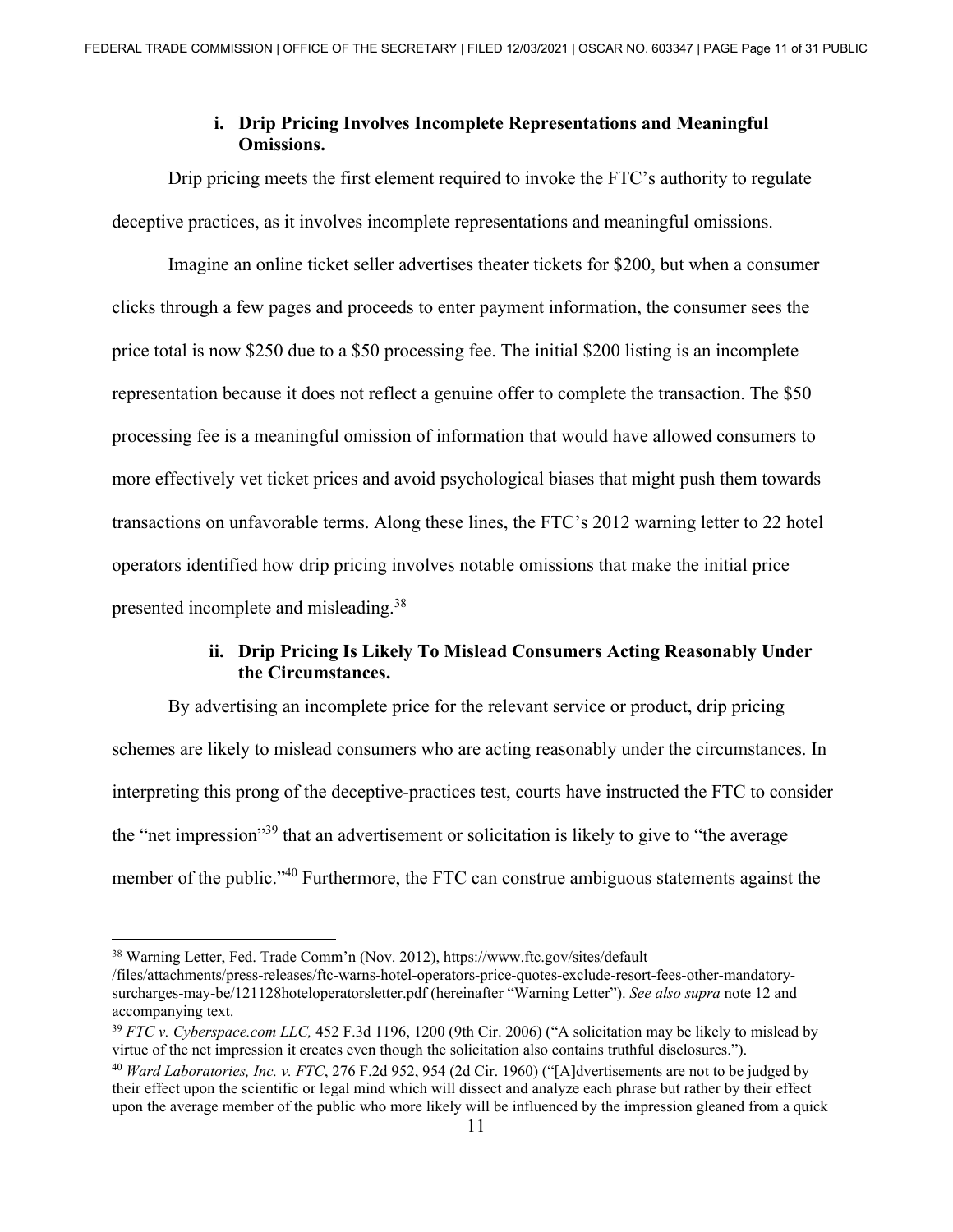sophisticated seller.<sup>41</sup> Notably, in evaluating this effect, seller intent is not relevant: "The deception need not be made with intent to deceive; it is enough that the representations or practices were likely to mislead consumers acting reasonably."42

 In its Enforcement Policy Statement on Deceptively Formatted Advertisements published in 2003, the FTC identified "Misleading Door Openers" as one of three key deceptive advertising formats that it would seek to address.<sup>43</sup> Drip pricing fits squarely into this category of practices that is likely to mislead reasonable consumers. In particular, the Commission's general proposition—"when the first contact between the seller and a buyer occurs through a deceptive practice, the law may be violated, even if the truth is subsequently made known to the purchaser"44—perfectly describes drip pricing. Sellers that apply drip pricing use an initial "deal" price as a "door opener" to lure in consumers who subsequently invest time and energy into a purchasing decision that ends up costing more than initially advertised.

The FTC's enforcement history against misleading door openers includes: (1) prohibiting the practice of door-to-door salespersons posing as surveyors engaged in advertising research while they actually sought to sell encyclopedias;<sup>45</sup> (2) enforcing the Telemarketing Sales Rule

glance at the most legible words."); *Feil v. FTC*, 285 F.2d 879, 897 (9th Cir. 1960) ("In applying these principles the courts have, ever since the enactment of the Federal Trade Commission Act, sustained orders which sought to limit the use of language which, although seemingly innocuous to the expert was likely to deceive the unlearned and gullible.")

<sup>41</sup> *See Country Tweeds, Inc. v. FTC*, 326 F.2d 144, 148 (2d Cir. 1964) ("Statements susceptible of both a misleading and a truthful interpretation will be construed against the advertiser.") (referencing the Supreme Court's decision in *United States v. Ninety-Five Barrels of Vinegar*, 265 U.S. 438, 443 (1924) in which the Court noted the Food and Drugs Act's aim of preventing deception should guide courts to find the prohibition applies to phrases which are "ambiguous and liable" to mislead).

<sup>&</sup>lt;sup>42</sup> *FTC v. Verity Int'l, Ltd.*, 443 F.3d 48, 63 (2d Cir. 2006).<br><sup>43</sup> Fed. Trade Comm'n, FTC Enforcement Policy Statement on Deceptively Formatted Advertisements 7 (2015), https://www.ftc.gov/system/files/documents/public\_statements/896923/151222deceptiveenforcement.pdf

<sup>&</sup>lt;sup>44</sup> Deception Policy Statement, *supra* note 37, at 4.<br><sup>45</sup> See Encvc. Britannica, Inc., 87 F.T.C. 421, 495-97, 531 (1976), aff'd, 605 F.2d 964 (7th Cir. 1979), as modified, 100 F.T.C. 500 (1982).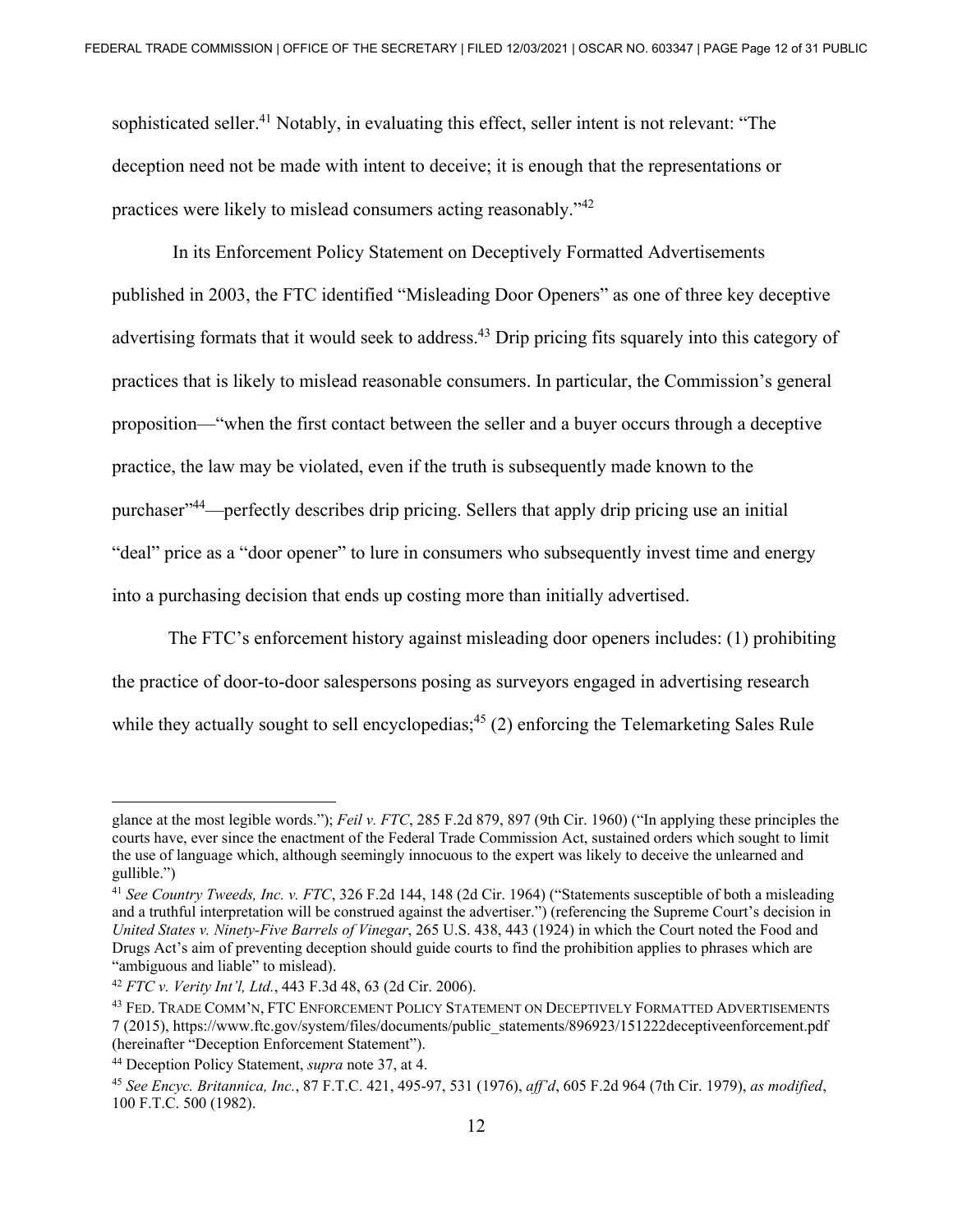against telemarketers "who misrepresented that calls were from, or made on behalf of, companies with which consumers had done business, such as banks and credit card companies"; $^{46}$  (3) prohibiting a rental car company from using the trade name "Dollar-a-Day" to lure customers in for business at higher prices;<sup>47</sup> and (4) disciplining a debt-negotiation company for soliciting customer agreements with a misleading introductory promise that it settles all client debt for  $40-60\%$  of the amount owed.<sup>48</sup>

FTC action against drip pricing would be consistent with the Commission's prior enforcement actions and enforcement principle that deceptive introductions permanently taint sales solicitations even if a seller subsequently reveals the truth to the purchaser. For instance, an incomplete introductory hotel room price is largely comparable to a rental car company calling itself "Dollar-a-Day," as both attract consumer attention based on the suggestion of a lower price than is actually being offered.

#### **iii. The Misleading Representations and Omissions Are Material.**

 The misleading price representations and omitted fees in drip-pricing schemes are material and thus actionable under the FTCA. The 2003 Enforcement Policy Statement defined a misleading representation as material if it "is likely to affect consumers' choices or conduct regarding the advertised product or the advertisement, such as by leading consumers to give greater credence to advertising claims or to interact with advertising with which they otherwise would not have interacted."<sup>49</sup> Furthermore, "the omission of material information, even if an advertisement does not contain falsehoods, may cause the advertisement to violate section 5."50

<sup>46</sup> Deception Enforcement Statement, *supra* note 43, at 8 & n.29 (collecting examples of enforcement actions).

<sup>47</sup> *See Resort Car Rental Sys., Inc. v. FTC*, 518 F.2d 962, 964 (9th Cir. 1975).

<sup>48</sup> *See FTC v. Connelly*, 2006 U.S. Dist. LEXIS 98263, at \*49 (C.D. Cal. Dec. 20, 2006).

<sup>49</sup> Deception Enforcement Statement, *supra* note 43, at 10. 50 *FTC v. World Travel Vacation Brokers, Inc.*, 861 F.2d 1020, 1029 (7th Cir. 1988) (citing *Sterling Drug, Inc. v. FTC,* 741 F.2d 1146, 1154 (9th Cir. 1984); *Katherine Gibbs School v. FTC,* 612 F.2d 658, 665 (2d Cir. 1979)).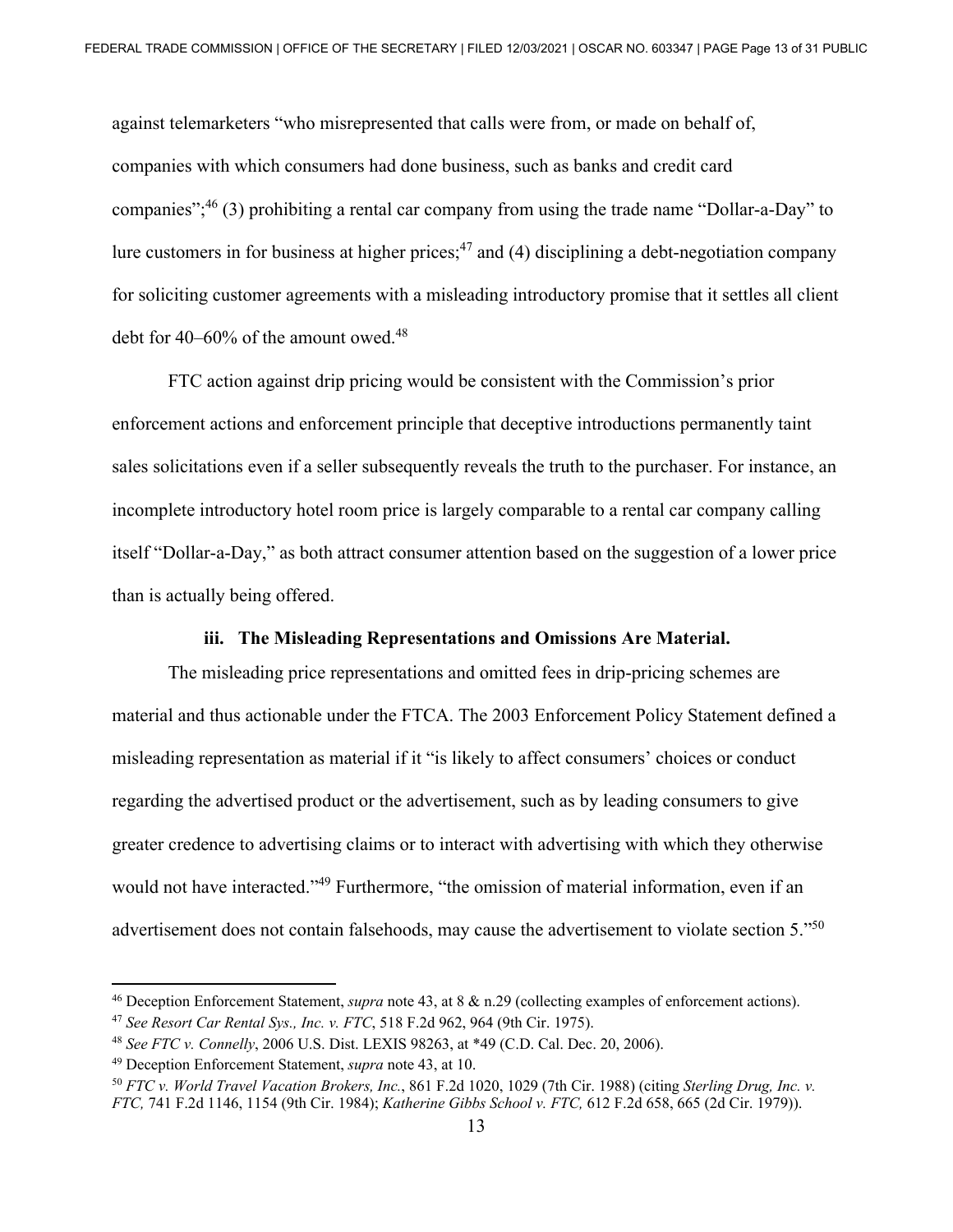A product's true price undoubtedly meets this standard, as a reasonable consumer would be concerned with a product or service's true price. Indeed, one recent study found that cost is "the most influential decision driver, with nearly half of the respondents [in the survey] considering it as one of the top three factors for selecting a product or service."51 The FTC has recognized product price as an example of a material term,<sup>52</sup> and as noted above, the agency has successfully pursued enforcement action in cases in which price was misrepresented at the outset, such as against Dollar-a-Day.53

 Because drip pricing involves material representations and omissions that mislead reasonable consumers, the FTC should issue a rule banning drip pricing under its authority to regulate deceptive practices.

### **B. Drip Pricing Constitutes an Unfair Practice Within the Meaning of Section 5 of the FTCA.**

The FTC also has the authority to regulate drip pricing as an unfair act or practice under Section  $5(a)$  of the FTCA.<sup>54</sup> Congress specified when an act or practice should be considered unfair in Section  $5(n)$ ,<sup>55</sup> which was enacted in 1994 to codify the FTC's 1980 Policy Statement on Unfairness.<sup>56</sup> Under Section 5(n), an act or practice is unfair if it (1) "causes or is likely to cause substantial injury to consumers," (2) "which is not reasonably avoidable by consumers themselves," and is (3) "not outweighed by countervailing benefits to consumers or to

<sup>51</sup> Indika Jayasinghe, *Consumer Decision Making Criteria and the Importance of Price*, MEDIUM (Oct. 24, 2016), https://medium.com/stax-insights/consumer-decision-making-criteria-and-the-importance-of-price-1783d5589a8e.<br><sup>52</sup> Deception Policy Statement, *supra* note 37, at 5.<br><sup>53</sup> See supra note 47 and accompanying text.<br><sup>54</sup> 15 U.S

<sup>55</sup> *Id*. § 45(n).

<sup>56</sup> FED. TRADE COMM'N, POLICY STATEMENT ON UNFAIRNESS (Dec. 17, 1980), https://www.ftc.gov/publicstatements/1980/12/ftc-policy-statement-unfairness (hereinafter "Policy Statement on Unfairness"); S. Rep. No. 103-130, at 12 (1993).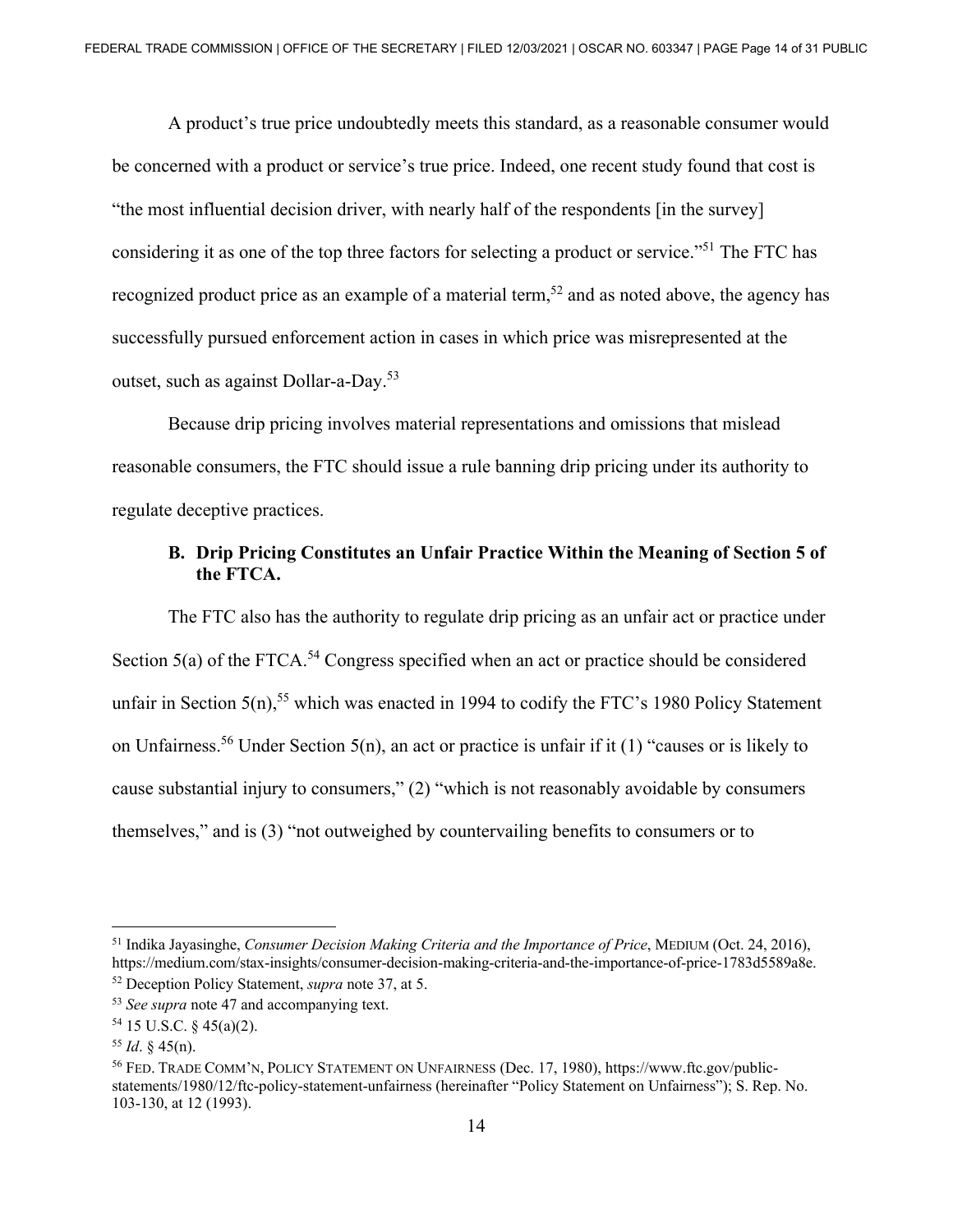competition."57 Courts have declined to apply additional factors, finding that these three elements are sufficient for a finding of unfairness.<sup>58</sup> Drip pricing meets all three prongs of the unfairness test and accordingly constitutes an unfair practice under Section 5(a) of the FTCA.

### **i. Drip Pricing Causes Substantial Injuries to Consumers.**

 Drip pricing meets the first requirement of unfairness, as the added monetary costs and search costs significantly injure consumers. The FTC's 1980 Policy Statement on Unfairness states that often, but not always, substantial injury comes in the form of monetary harm.<sup>59</sup> Courts have found that non-financial harms, like investment of time, can also constitute a substantial injury.<sup>60</sup> Consumers who face drip pricing are harmed by both monetary costs and search costs, as drip pricing causes consumers to spend more money and time buying goods and services than they would under a more transparent pricing system.

With regard to monetary costs, a study conducted by StubHub found that consumers who were subject to drip pricing on its website spent 19.52% more than consumers who were shown the full price upfront.<sup>61</sup> This increased spending came from both a higher transaction rate (14.1%) as well as an increase in the per-seat price of the tickets purchased (5.42%). Similarly, a study by Chetty et al. (2009) found that alcohol purchasing decisions were far more sensitive to a price increase when that increase was reflected in the product's displayed price than when the additional cost was revealed at the register.<sup>62</sup> These studies show that drip pricing causes

 $57$  15 U.S.C. § 45(n).

<sup>58</sup> *See, e.g.*, *FTC v. Amazon.com, Inc*., No. C14-1038-JCC, 2016 U.S. Dist. LEXIS 55569, at \*12-13 (W.D. Wash. Apr. 26, 2016).

<sup>59</sup> Policy Statement on Unfairness, *supra* note 56.

<sup>60</sup> *Amazon*, 2016 U.S. Dist. LEXIS 55569, at \*17; *FTC v. Neovi, Inc.*, 604 F.3d 1150, 1158 (9th Cir. 2010).

<sup>&</sup>lt;sup>61</sup> Blake et al., *supra* note 26, at 16.<br><sup>62</sup> Chetty et al., *supra* note 26, at 1164. This study found that consumers had a price elasticity of .84 when facing a salient tax increase in the form of an excise tax, but a much smaller price elasticity (.05) for a sales tax that was revealed at the register. The excise tax functions similarly to a transparent price, whereas the sales tax functions similar to an undisclosed fee and is thus relevant to the question of whether drip pricing harms consumers by leading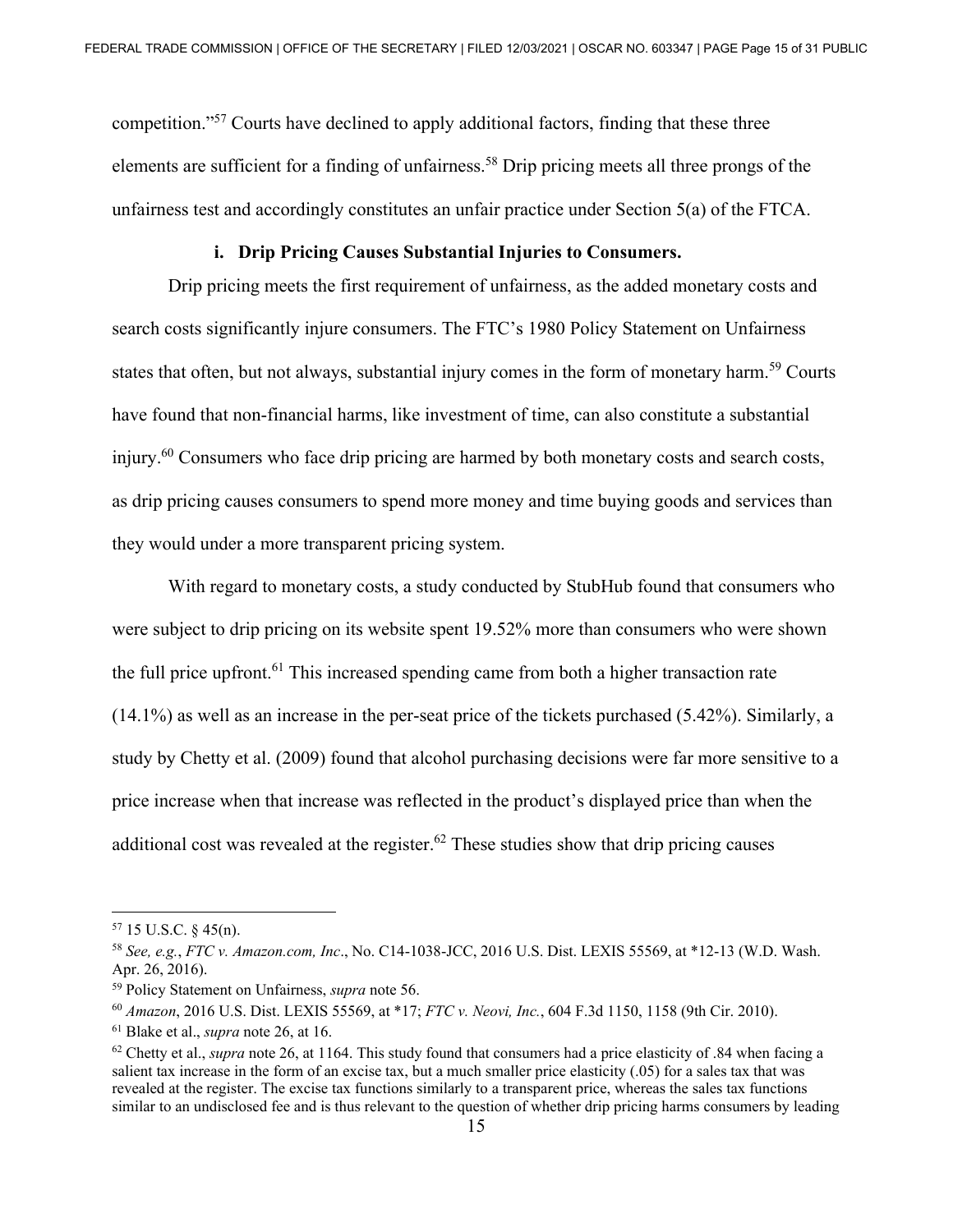consumers to engage in transactions that they would forgo if made aware of the full price upfront. Consumers thus bear a monetary cost when faced with drip pricing. And these monetary injuries are substantial, in both relative and absolute terms. As mentioned, StubHub consumers increased their spending by nearly  $20\%$  when faced with drip pricing.<sup>63</sup> In addition, an experiment by Huck and Wallace (2015) found that drip pricing reduced consumer surplus by  $22\%^{64}$  And in 2017, the hotel industry made \$2.7 billion on resort fees.<sup>65</sup> Not only can drip pricing lead to large harms to individual consumers, but also in the aggregate it leads to very large monetary injuries.

 Drip pricing also imposes search costs on consumers, who, in order to make accurate price comparisons across vendors, must spend time looking past the advertised price in order to find the true price. In *FTC v. Amazon*, a federal district court found that time spent seeking a refund on an in-app purchase constituted injury to Amazon's customers.<sup>66</sup> Similarly in the case of drip pricing, consumers who spend time searching for full prices suffer an injury. Given the prevalence of drip pricing, consumers' aggregated search times add up to a substantial injury.

#### **ii. The Consumer Harm from Drip Pricing Is Not Reasonably Avoidable.**

 Drip pricing also meets the second prong of the unfairness test, as consumers cannot reasonably avoid the injury imposed.<sup>67</sup> When faced with drip pricing, consumers must choose to either incur search costs or make a decision with incomplete information. Additionally,

them to spend more on products than they otherwise would. We do not, however, request that the FTC's drip pricing ban extend to sales taxes.

<sup>63</sup> Blake et al., *supra* note 26, at 16.

<sup>&</sup>lt;sup>64</sup> Huck & Wallace, *supra* note 26, at 2.<br><sup>65</sup> Shelle Santana et al., *Consumer Reactions to Drip Pricing*, 39 MARKETING SCI. 188, 189 (2020).<br><sup>66</sup> Amazon, 2016 U.S. Dist. LEXIS 55569, at \*17.<br><sup>67</sup> See Orkin Exterminati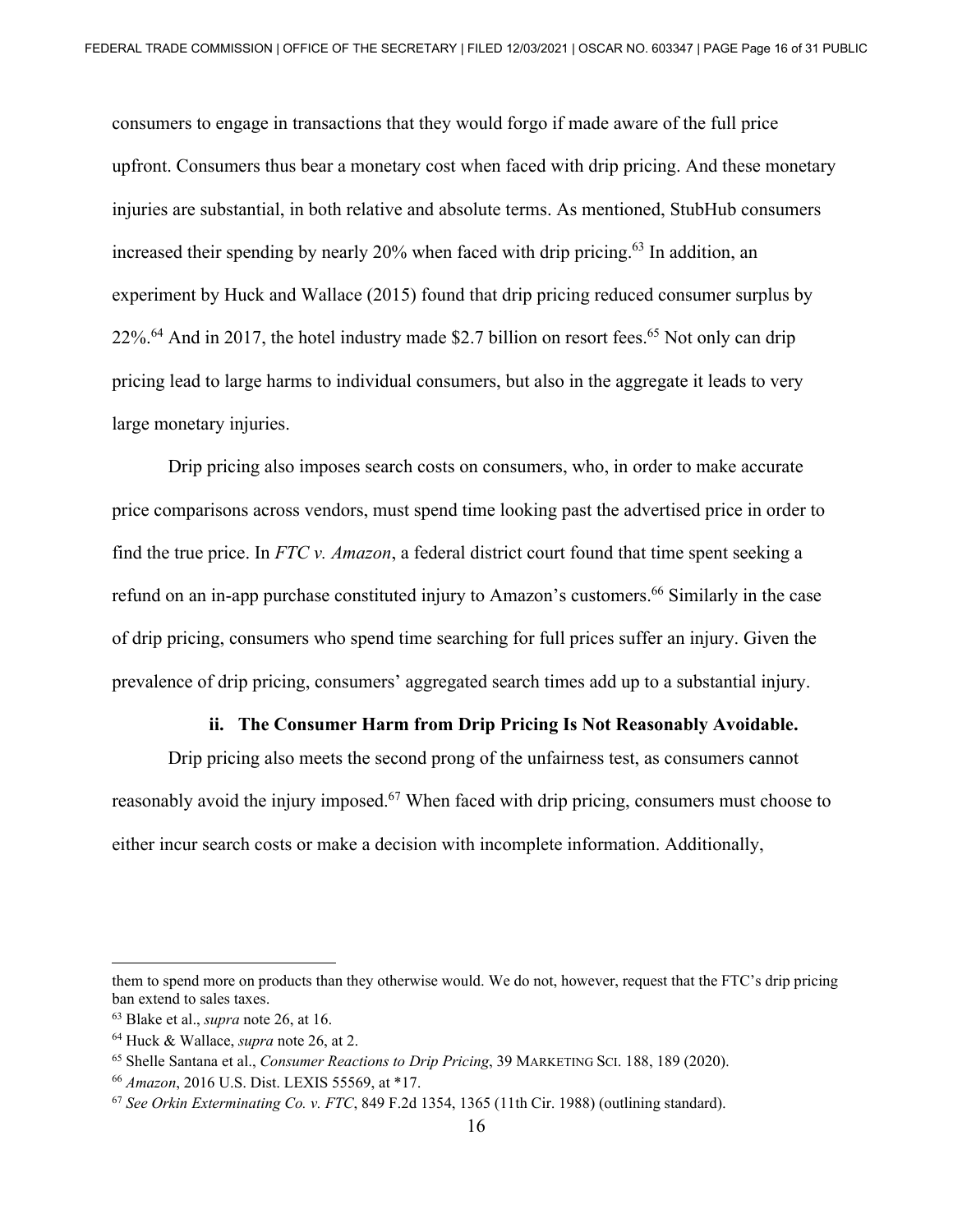consumers confronted with drip pricing fall victim to heuristics and biases that lead them to engage in transactions that they would forgo if fully informed at the outset.

A consumer cannot reasonably avoid incurring search costs when making a purchase if the consumer intends to make an informed decision. For example, by separating the rate of the room from the resort fee, hotels necessarily force the consumer into suffering an injury: either the consumer must spend additional time searching for full pricing information to engage in comparison shopping, or must make an uninformed decision.<sup>68</sup> Therefore, consumers confronted with drip pricing cannot reasonably avoid injury altogether.

This line of reasoning is supported by case law. For example, in *FTC v. Amazon,* Amazon claimed that consumers could reasonably avoid an injury from in-app purchases by seeking a refund. The U.S. Court for the Western District of Washington rejected this claim, finding that the time that consumers spent seeking the refund constituted an injury in and of itself.<sup>69</sup> Just as Amazon's claim that consumers could reasonably avoid an injury by taking on another injury failed, so too does the argument that consumers can avoid uninformed decisions by incurring search costs.<sup>70</sup>

 In addition to being unable to reasonably avoid the search costs caused by drip pricing, consumers also cannot reasonably avoid the harm of spending more on drip-priced products and services than they would on transparently-priced equivalents, due to biases and heuristics. Studies show that buyers alter their decisionmaking when prices are revealed late in the buying

<sup>&</sup>lt;sup>68</sup> Sullivan, *supra* note 2, at 4.<br><sup>69</sup> *Amazon*, 2016 U.S. Dist. LEXIS 55569, at \*21.<br><sup>70</sup> A few cases involving drip pricing have ruled in favor of the seller on the grounds that the injuries can be reasonably avoided. *See Washington v. Hyatt Hotels Corp.*, No. 1:19-cv-04724, 2020 U.S. Dist. LEXIS 101118 (N.D. Ill. June 9, 2020); *Batson v. Live Nation Entm't, Inc.*, 746 F.3d 827 (7th Cir. 2014). However, these cases are applying Illinois state law rather than federal law and are thus not controlling. *Cooks v. Hertz Corp.,* 2016 U.S. Dist. LEXIS 73307, at \*22-23 (S.D. Ill. Apr. 29, 2016) additionally distinguishes *Batson,* and interprets Illinois law to potentially disallow drip pricing in the context of rental cars.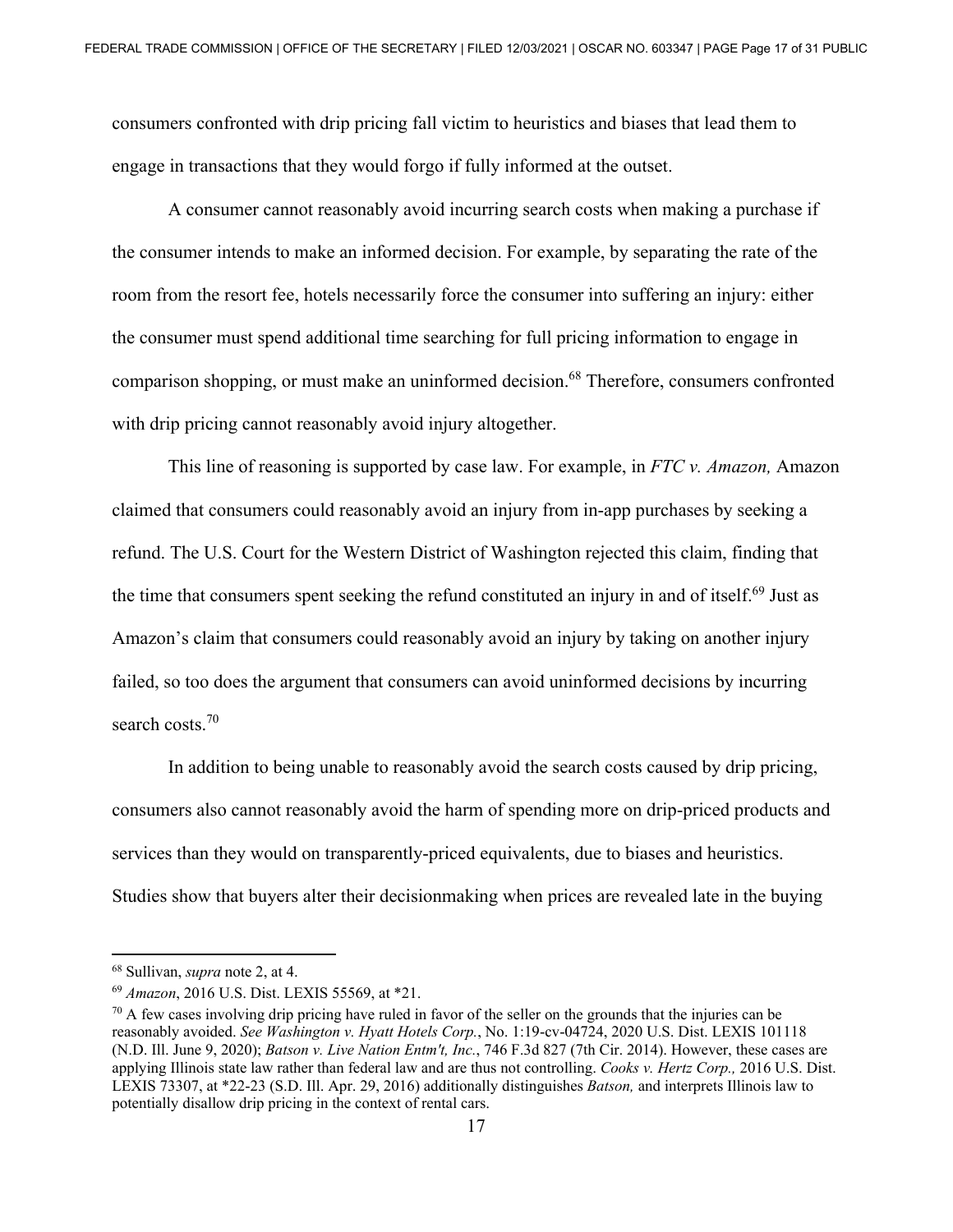process compared to when the full price is advertised upfront. Even consumers with experience navigating drip-pricing schemes end up spending more under them. For example, the Chetty et al. (2009) study found that advertising the full price upfront, as opposed to revealing an additional fee at the register, decreased demand by  $7.6\%$ .<sup>71</sup> The study observed this effect even though most consumers were aware of the fee when surveyed—indeed, in that survey the additional fee was the government sales tax, which had long been imposed in the jurisdiction.<sup>72</sup>

Consumers act this way in large part because drip pricing exploits common cognitive biases and heuristics, leading consumers to make decisions that they otherwise would not make if provided full pricing information upfront. Several theories exist as to why consumers act differently when the full price is not revealed until late in the purchasing process. The leading theory involves the anchoring and adjustment heuristic, which posits that buyers anchor or attach themselves to the base price and insufficiently adjust to the new price.<sup>73</sup> This causes consumers to underestimate the total price.

A second theory involves the endowment effect, the human tendency to overvalue what one already has. (The endowment effect is, in turn, a function of loss aversion—the preference to forgo a gain rather than experience a loss.)<sup>74</sup> When consumers start to purchase a product or service, they experience a shift in their reference point, and discarding the product or service by

<sup>&</sup>lt;sup>71</sup> Chetty et al., *supra* note 26, at 1159.<br><sup>72</sup> *Id.* at 1165 (finding that 75% of those surveyed answered within 0.5% of the true tax rate of 7.375%, and 97% answered within 6.75% and 8.75%); *see also* Rasch et al., *supra* note 26, at 367 (finding that consumers not aware of the magnitude of the hidden fee made non-optimal decisions 21% of the time as opposed to 13% for those that were aware of the magnitude of the hidden fee). As previously stated, we do not ask that the FTC apply the proposed drip-pricing regulation to sales taxes.

<sup>73</sup> Gorkan Ahmetoglu et al., *Pricing Practices: A Critical Review of Their Effects on Consumer Perceptions and Behaviour*, 21 J. RETAILING & CONS. SERVS. 696, 697 (2014); Amos Tversky & Daniel Kahneman, *Judgment Under Uncertainty: Heuristics and Biases*, 185 SCI. 1124, 1128 (1974).

<sup>74</sup> Huck & Wallace, *supra* note 26*,* at 32 ("[T]he data suggest that consumers who see a low base price and do not yet know that the effective price will go up through 'shipping and handling' charges experience an increase in their willingness to pay for the good which is in line with loss aversion and the so-called endowment effect.").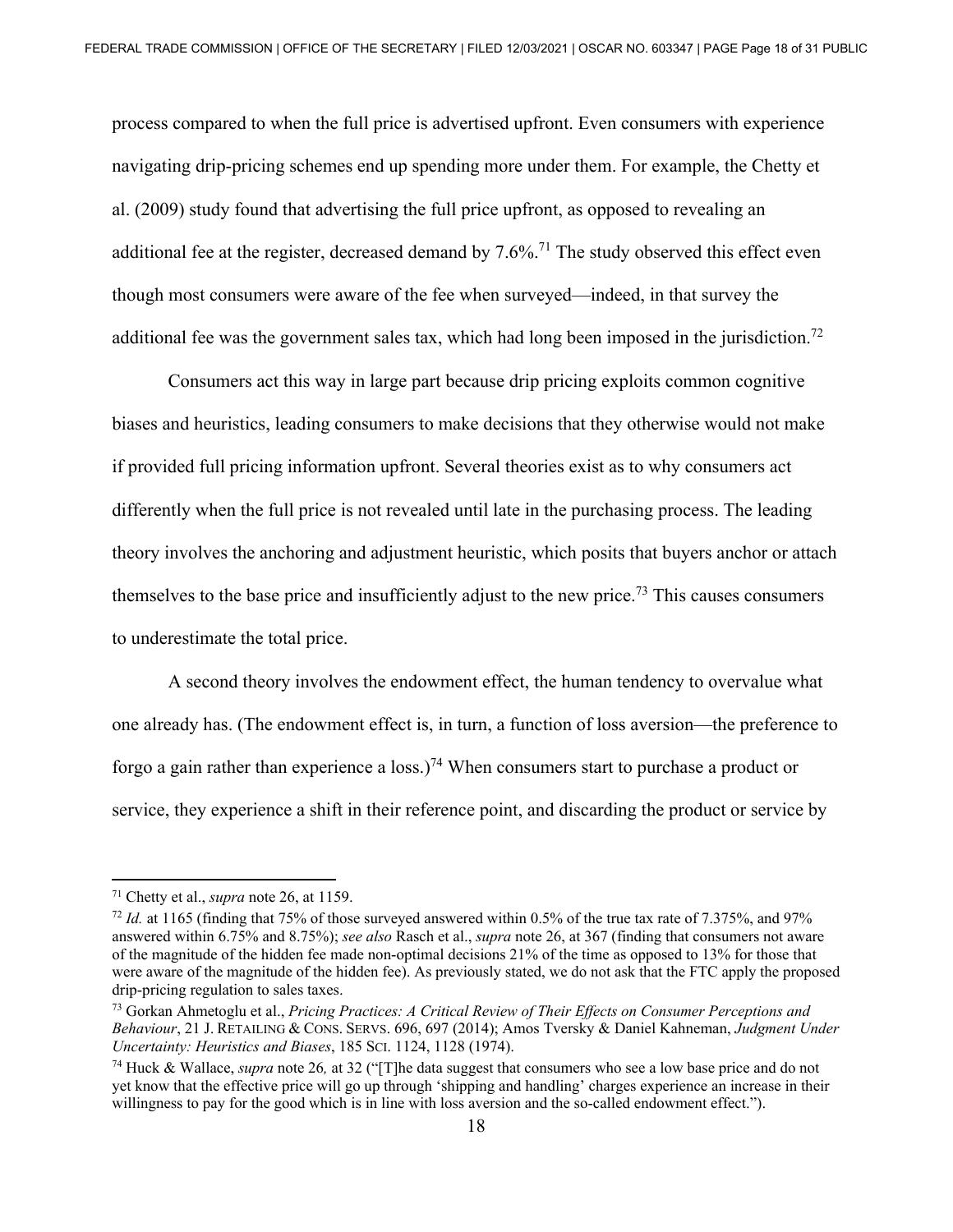not completing the transaction is perceived as a loss.<sup>75</sup> In order to avoid that loss, consumers may be willing to pay a higher price than they would have just moments earlier, if they had been informed of the full price before mentally investing in the purchase.<sup>76</sup>

Consumers also may be susceptible to the sunk-cost fallacy, which counsels that individuals may irrationally continue on an endeavor because they have already invested time, effort, or money and do not want that investment to be wasted.<sup>77</sup> With regard to drip pricing, consumers invest time and effort into finding the full price and engaging in the transaction.

Whether the cause of consumers' purchasing decisions is a result of the anchoring heuristic, the endowment effect, the sunk cost fallacy, or a combination of these biases and heuristics, the result is the same: Consumers do not possess the ability to reasonably avoid the harm brought about by drip pricing. These biases and heuristics affect many people, not just a few unsophisticated consumers. Tversky and Kahneman state that "reliance on heuristics and the prevalence of biases are not restricted to laymen" but in fact "[e]xperienced researchers are also prone to the same biases."78 If experienced researchers can fall victim to these biases, the average consumer cannot be expected to avoid the harms caused by drip pricing.

The FTC has acknowledged that certain sales techniques can prevent consumers "from effectively making their own decisions," and at that point "corrective action may then become necessary."79 This corrective action is brought in order to prevent seller behavior that "takes advantage of an obstacle to the free exercise of consumer decisionmaking.<sup>80</sup> For example, the

<sup>75</sup> *Id*.

<sup>76</sup> *See id.* ("This loss can be avoided by purchasing the product despite an increased price.").

<sup>77</sup> Friedman, *supra* note 3, at 55 n.13. 78 Tversky & Kahneman*, supra* note 73, 1130. 79 Policy Statement on Unfairness, *supra* note 56. 80 *Id*.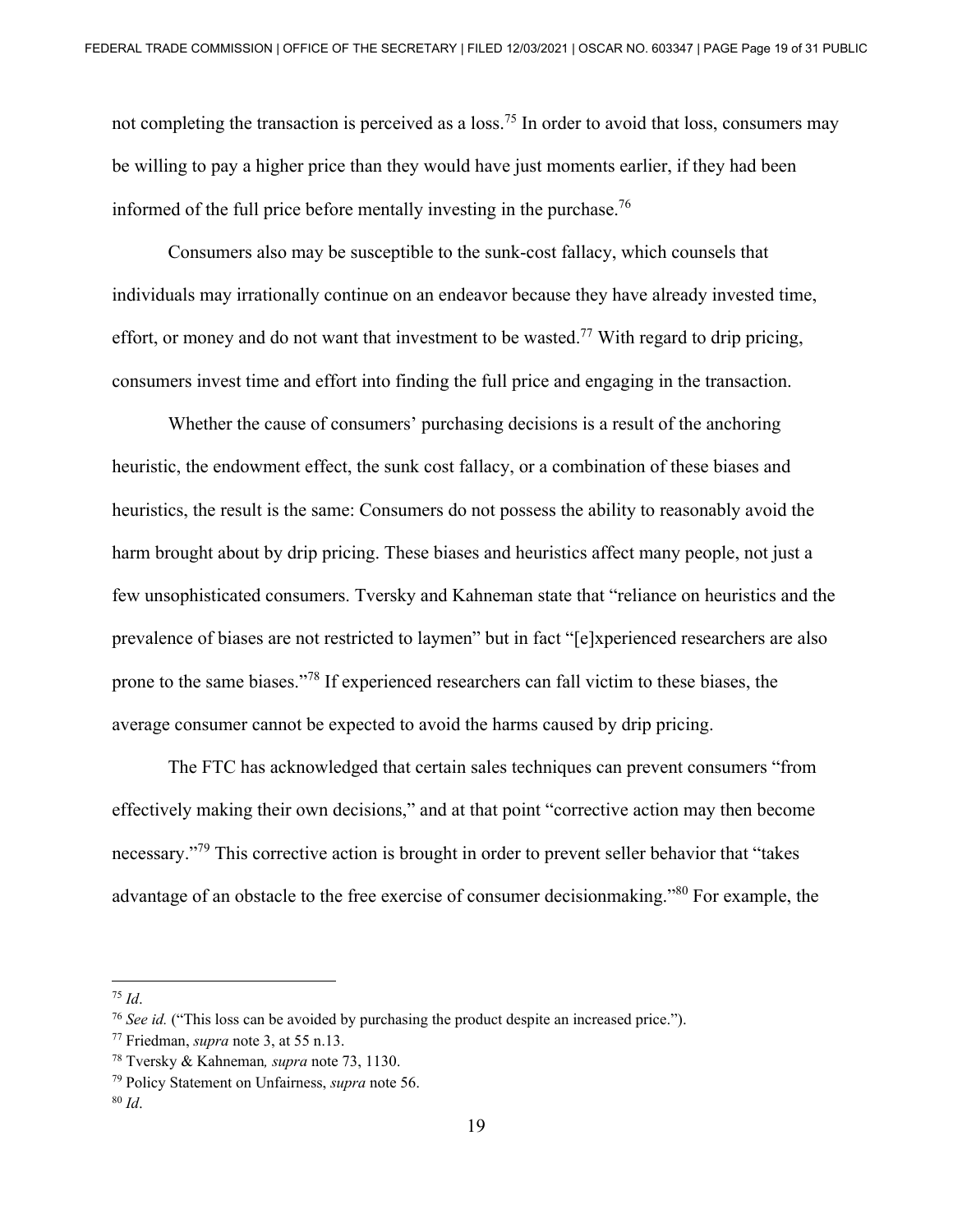FTC Policy Statement on Unfairness imagines a situation in which a seller withholds price data from the consumer, making it more difficult for the consumer to make an informed decision.<sup>81</sup>

Drip pricing is exactly the sort of practice contemplated by the Commission in that Policy Statement, as the seller withholds price information until the end of the purchasing process and consumers are thus required to choose between incurring search costs or making uninformed decisions. Additionally, drip pricing takes advantage of consumers' biases and heuristics that prevent them from making optimal decisions. Accordingly, consumers cannot reasonably avoid injuries caused by drip pricing.

### **iii. Those Substantial Injuries Are Not Offset by Countervailing Benefits.**

The last prong of the unfairness test requires the FTC to conclude that the injuries caused by a practice "are not outweighed by countervailing benefits to consumers or to competition."<sup>82</sup> Where the practice in question generates *no* such benefits, this test is easily satisfied.<sup>83</sup> Such is the case with drip pricing.

 As detailed above, consumers face substantial monetary and search costs as a result of drip pricing. In exchange for these increased costs, consumers receive nothing of value. To the contrary, Huck and Wallace's study found that consumer surplus decreased by 22% when consumers were faced with drip pricing.<sup>84</sup> Furthermore, a study by Rasch et al. found that drip pricing leads to higher prices in the market as a whole, inflicting monetary harm upon consumers without any corresponding product or service benefit.<sup>85</sup>

<sup>&</sup>lt;sup>81</sup> *Id.* ("Sellers may adopt a number of practices that unjustifiably hinder . . . free market decisions. Some may withhold or fail to generate critical price or performance data, for example, leaving buyers with insufficient information for informed comparisons.").

 $82$  15 U.S.C.  $\frac{2}{3}$  45(n).

<sup>83</sup> *FTC v. J.K. Publ'ns, Inc.*, 99 F. Supp. 2d 1176, 1201 (C.D. Cal. 2000). 84 Huck & Wallace, *supra* note 26*,* at 2. 85 Rasch et al., *supra* note 26, at 363.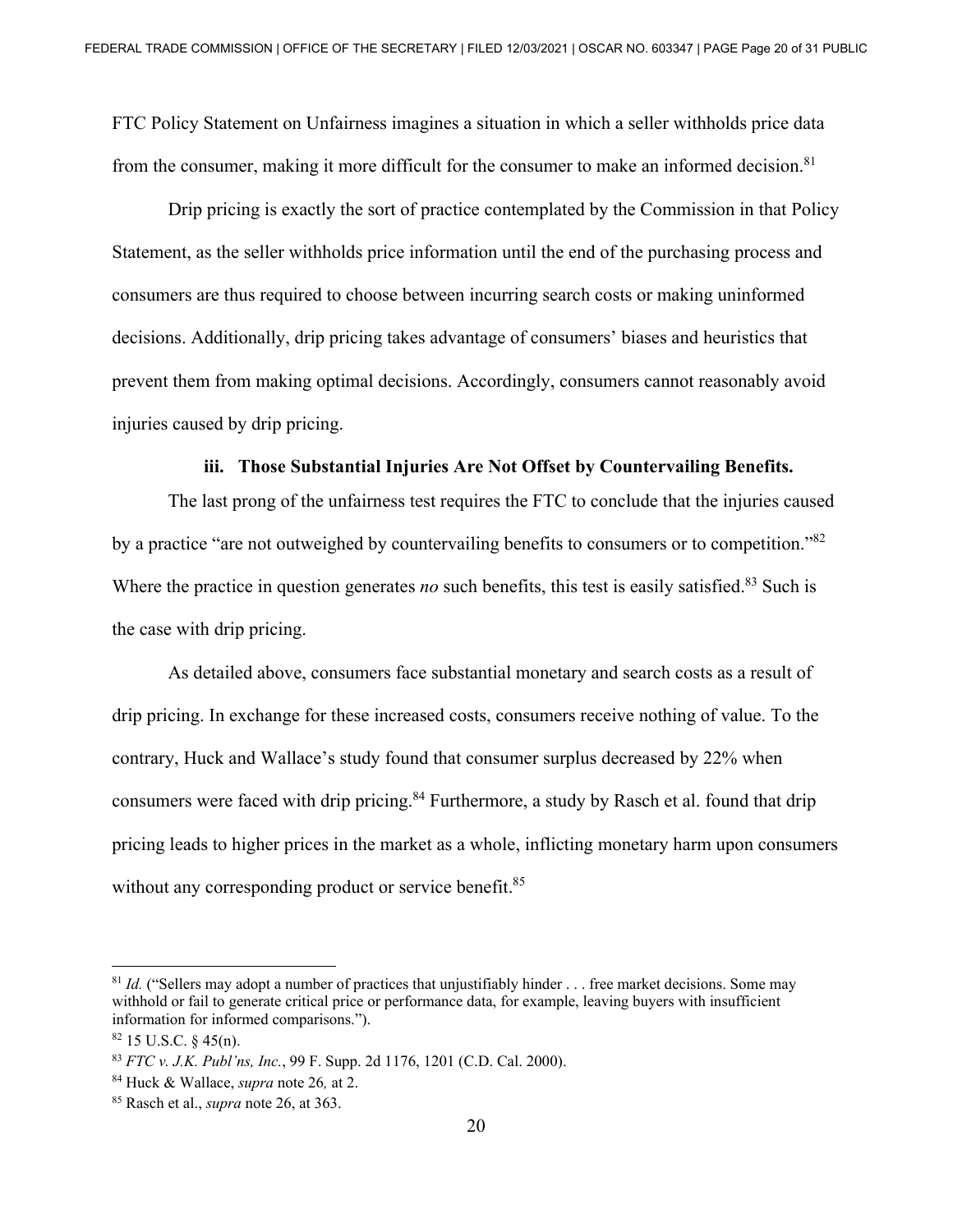In the specific area of hotel resort fees, hotels have argued that drip pricing allows them to bundle their services, leading to cheaper prices for consumers.<sup>86</sup> But this argument is unresponsive to criticisms of drip pricing: While bundling may reduce the price of certain services, withholding those prices from consumers using drip pricing does not.<sup>87</sup> This is analogous to the FTC's decision in *Orkin Exterminating Company, Inc.*, in which a company breached its contract that stated that it would not increase its annual fee. The FTC found that since the increase in the annual fee was not accompanied by an increase in the level or quality of the service, there was no benefit to the consumer.<sup>88</sup> Similarly with hotels, withholding the bundled price until late in the buying process instead of including it in the advertised price is not accompanied by any increase in service, and thus does not benefit the consumer.

Similarly, drip pricing does not have beneficial competitive effects and in fact decreases competition, as discussed further below. As drip pricing meets all three prongs of the unfairness test, the FTC should exercise its authority to regulate drip pricing as an unfair trade practice.

### **C. Drip Pricing Is an Unfair Method of Competition Within the Meaning of Section 5 of the FTCA.**

Finally, the FTC can support drip-pricing regulations under its authority to address unfair methods of competition.89

 When analyzing the FTC's power to proscribe unfair methods of competition, the Supreme Court has held that the Commission can consider "public values beyond simply those enshrined in the letter or encompassed in the spirit of the antitrust law."90 Likewise, the FTC has recognized that Section 5 "does not limit unfair methods of competition to practices that violate

<sup>86</sup> Sullivan, *supra* note 2, at 31.

<sup>&</sup>lt;sup>87</sup> Id. at 32.<br><sup>88</sup> Orkin Exterminating Company, Inc., 108 F.T.C. 263, 364 (Dec. 15, 1986), aff'd, 849 F.2d 1354 (11th Cir. 1998).<br><sup>89</sup> See 15 U.S.C. § 45(a).<br><sup>90</sup> See FTC v. Sperry & Hutchinson Co., 405 U.S. 233, 244 (1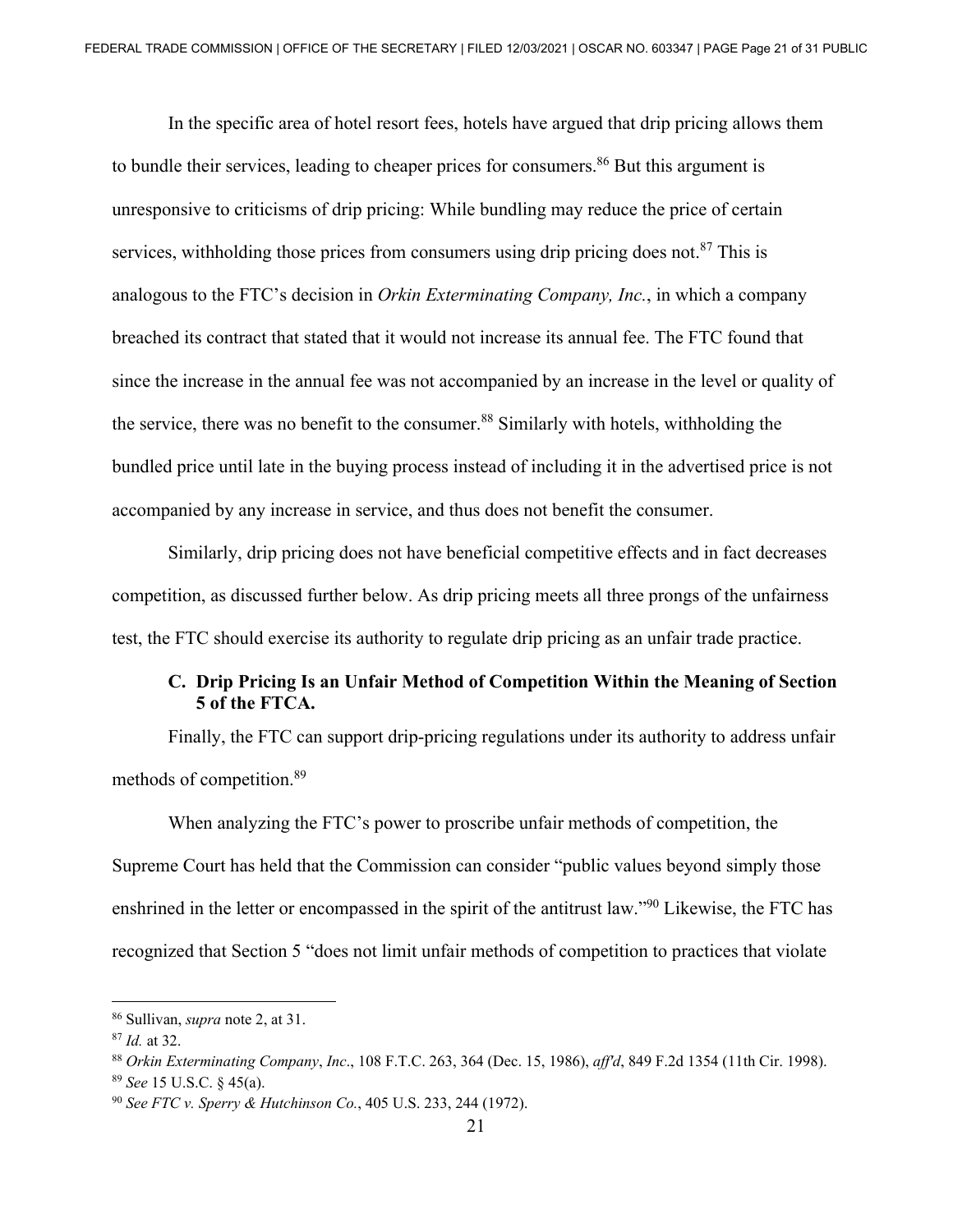other antitrust laws," but instead encompasses a broad range of anticompetitive conduct.<sup>91</sup> This power is known as the Commission's "standalone" Section 5 authority.

Moreover, the FTCA amendments that made unfair or deceptive acts or practices in commerce unlawful were "not intended to modify [the] previous provision [declaring] 'unfair methods of competition in commerce' unlawful, but rather enlarged the scope of [the] Commissions' jurisdiction."92 This power was recently reaffirmed in a 2019 joint statement by FTC Commissioners Rebecca Slaughter and Rohit Chopra.<sup>93</sup>

Although the Supreme Court has not set clear bounds on the standalone power, it has provided some guidance on the scope of this authority. In particular, the Court explained that under Section 5's prohibition on unfair methods of competition, a seller "may not, by pursuing a dishonest practice, force his competitors to choose between its adoption or the loss of their

<sup>91</sup> Statement of Chair Lina M. Khan Joined by Commissioner Rohit Chopra and Commissioner Rebecca Kelly Slaughter on the Withdrawal of the Statement of Enforcement Principles Regarding "Unfair Methods of Competition" Under Section 5 of the FTC Act (July 1, 2021),

https://www.ftc.gov/system/files/documents/public\_statements/1591498/final\_statement\_of\_chair\_khan\_joined\_by rc\_and\_rks\_on\_section\_5\_0.pdf. *See also* Transcript of Fed. Trade Comm'n Workshop, Section 5 of the FTC Act as a Competition Statute 137 (Oct. 17, 2008), *available at* http://www.ftc.gov/bc/workshops/section5/transcript.pdf (Commissioner J. Thomas Rosch) ("[*Sperry & Hutchinson]*, in my judgment, is alive and well, notwithstanding the trilogy of appellate cases decided in the early '80s, that rejected the Commission's decisions challenging conduct as unfair methods of competition under Section 5."); *id.* at 208 (Commissioner Jon Leibowitz) (discussing Supreme Court precedents and concluding "that the FTC Act goes well beyond the metes and bounds of the Sherman Act"). <sup>92</sup> *Fresh Grown Preserve Corp. v. FTC*, 125 F.2d 917, 919 (2d Cir. 1942).<br><sup>93</sup> *See* Commissioner Rohit Chopra & Commissioner Rebecca K. Slaughter, Statement on the Federal Trade

Commission Report on the Use of Section 5 to Address Off-Patent Pharmaceutical Price Spikes 4, (June 24, 2019), transcript available at https://perma.cc/YEM5-Y277. While admittedly the FTC rarely has invoked its competition rulemaking power, the power remains available to it. *See id.* at 4 (recognizing FTC's authority to define unfair methods of competition through rulemaking). An example of a prior use of this power involves the Discriminatory Practices in Men's and Boys' Tailored Clothing Industry Rule which was issued under the Clayton Act in 1967. 32 Fed. Reg. 15,584, 15,585 (Nov. 9, 1967). Although the notice of proposed rulemaking and final rule notice did not specifically reference the Commission's distinct authorities, the Commission explicitly based its 1994 rescission of the rule in its unfair methods of competition rulemaking power: "This authority permits the Commission to promulgate, modify and repeal rules that define methods of competition that are unfair within the meaning of section 5(a)(1) of the FTC Act, including methods of competition." 58 Fed. Reg. 35,907, 35,907 (July 2, 1993); *see also* 59 Fed. Reg. 8527, 8527–28 (Feb. 23, 1994); 32 Fed. Reg. 15,584, 15,584–85 (Nov. 9, 1967); 31 Fed. Reg. 14,416, 14,416 (Nov. 9, 1966). This power was similarly pertinent to the FTC's solicitation of public comments on a potential rule regulating oil pipelines and petroleum industry vertical integration; the request for public comment exclusively cited the agency's Section 6(g) rulemaking authority governing unfair methods of competition. *See* 44 Fed. Reg. 35,237–38 (June 19, 1979).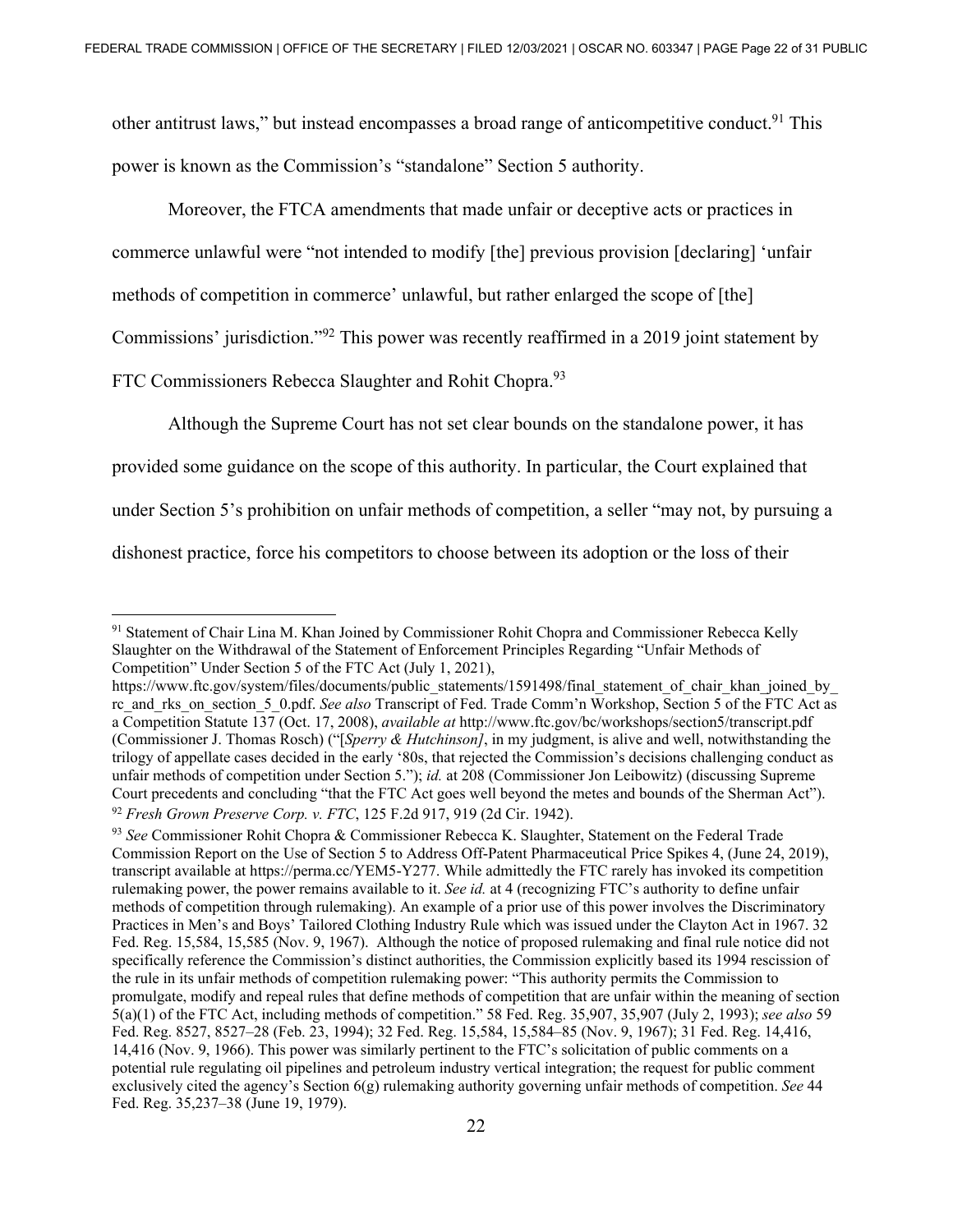trade."94 This aptly describes drip pricing, which involves the dishonest practice of omitting critical pricing information and causes sellers that do not engage in the practice to risk losing market share to competitors that do. The GAO described this problem in its report on event ticket sales:

In 2014, the largest secondary market ticketing company began using all-in pricing, with its listings displaying a single total price that incorporated fees. However, the company soon discontinued all-in pricing as the default because, it told us, it put the company at a competitive disadvantage with other secondary market providers whose fees were not included in the initial ticket price displayed to consumers.<sup>95</sup>

Law professor David Friedman, a consumer trade practices expert, contends that this competitive disadvantage materializes because parties that attempt to abandon drip pricing "would still compete with [others that] successfully manipulate the consumers' anchoring bias around the lower base rate."<sup>96</sup>

Notably, the Supreme Court has emphasized that the Commission does not need to show that an act or practice would impose losses upon a specific company to fall within the FTC's authority over unfair methods of competition, as the Commission "is also authorized to infer that trade will be diverted from competitors that do not engage in such unfair methods."<sup>97</sup> As Amelia Fletcher, the Non-Executive Director of the United Kingdom's Competition and Markets Authority,<sup>98</sup> explained at the FTC's 2012 conference, drip pricing diverts market share from sellers that decline to engage in it. Fletcher noted that when the United Kingdom instituted a rule

<sup>94</sup> *FTC v. R.F. Keppel & Bro*, 291 U.S. 304, 313 (1934).

<sup>95</sup> GAO Report, *supra* note 5, at 44–45.

<sup>&</sup>lt;sup>96</sup> Friedman, *supra* note 3, at 65–66. See also Commissioner Slaughter's Opening Remarks, *supra* note 22, at 4.<br><sup>97</sup> FTC v. Raladam Co., 316 U.S. 149, 152 (1942) (internal quotation marks and citation omitted); see also

*Caldwell, Inc. v. FTC*, 111 F.2d 889, 891 (7th Cir. 1940) ("[T]rade is diverted from the producer of truthfully marked goods."); *E. Griffiths Hughes, Inc. v. FTC*, 77 F.2d 886*,* 888 (2d Cir. 1935) ("Selling by the use of false and misleading statements necessarily injures or tends to injure petitioner's competitors.").<br><sup>98</sup> A non-ministerial government department in the United Kingdom, responsible for strengthening business

competition and preventing and reducing anti-competitive activities.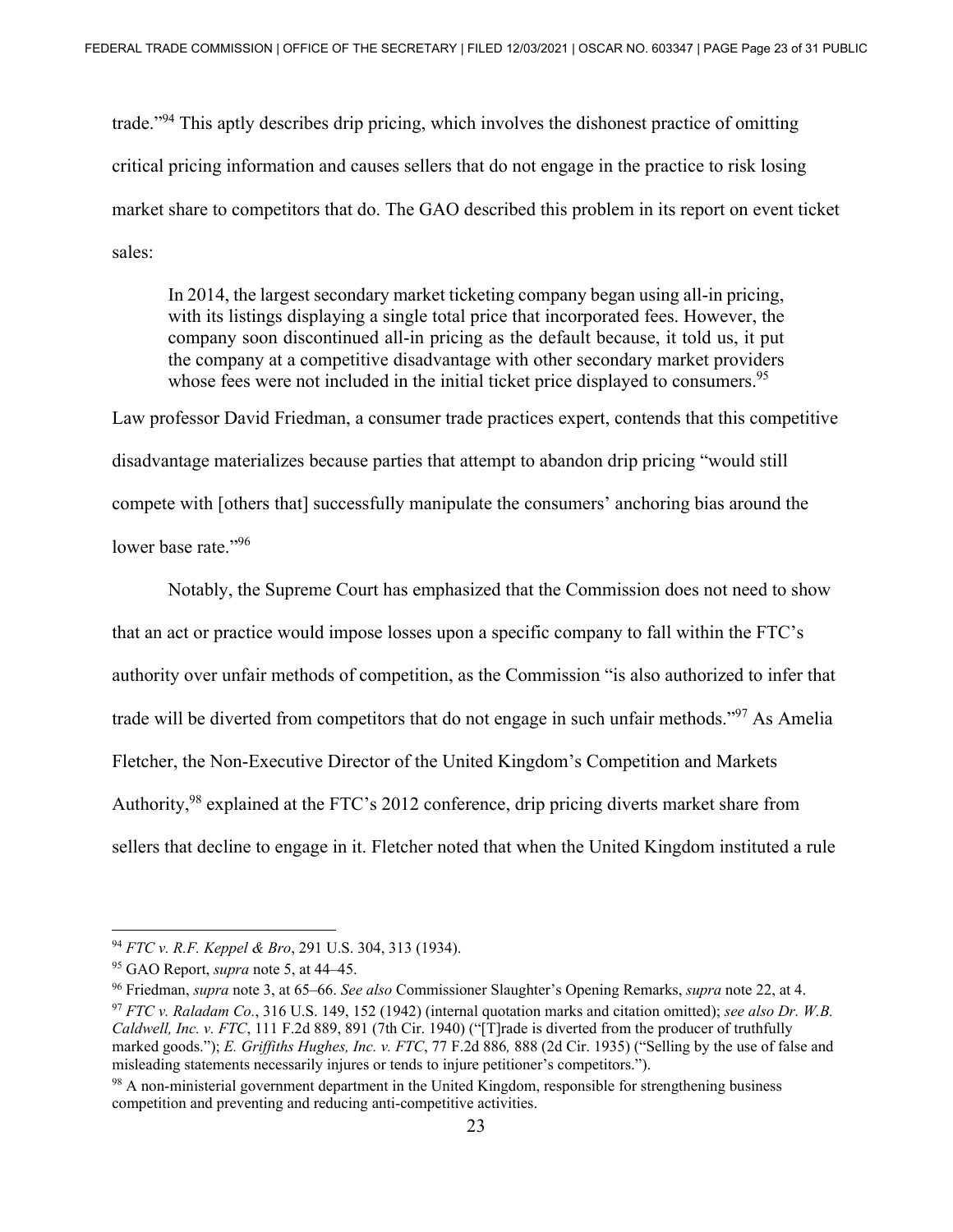banning drip pricing among airlines without providing a specific implementation deadline, "[t]he first airline to implement actually said afterwards that it lost five percent of consumer traffic to its website while it waited for the other companies to comply."99 This anecdote aligns with a key finding from a study conducted by the UK Office of Fair Trading: "Because consumers focus on the headline price and choose a trader based on the cheapest advertised price, traders which include all the compulsory components in the headline price will be at a competitive disadvantage compared with traders that leave out compulsory charges."<sup>100</sup>

Furthermore, the FTC need not show the "practice it condemns has totally eliminated competition in the relevant market," as it is sufficient for the Commission to find the "practice in question unfairly burdened competition for a not insignificant volume of commerce."<sup>101</sup> The Commission can point to the numerous consumer complaints made to the Commission,  $102$  the lawsuits filed by state attorneys general to halt drip-pricing practices,<sup>103</sup> and a first-hand survey of internet price listings,  $104$  among other authorities, to support the claim that drip pricing impacts more than an insignificant volume of commerce.

<sup>99</sup> Amelia Fletcher, Chief Economist for the U.K. Office of Fair Trading, *Drip Pricing: U.K. Experience*, Address at the Federal Trade Commission Workshop 64 (May 21, 2012), https://www.ftc.gov/sites/default/files/documents /public\_events/economics-drip-pricing/transcript.pdf.

<sup>100</sup> U.K. Office of Fair Trading, *Advertising of Prices* 25 (2010), https://webarchive.nationalarchives.gov.uk/ 20140402173016/http://oft.gov.uk/shared\_oft/market-studies/AoP/OFT1291.pdf.<br><sup>101</sup> *FTC v. Texaco, Inc.*, 393 U.S. 223, 230 (1968).<br><sup>102</sup> Warning Letter, *supra* note 38, at 1 ("Consumers complained that they did not know t

to pay resort fees in addition to the quoted hotel room rate. Several stated that they only learned of the fees after they arrived at the hotel, long after making a reservation at what they believed to be the total room price. Others paid for the reservation in advance, and only found out after they arrived at the hotel that they would have to pay additional mandatory fees.").

<sup>&</sup>lt;sup>103</sup> *See supra* notes 16–18 and accompanying text.<br><sup>104</sup> Warning Letter, *supra* note 38, at 1 ("FTC staff has reviewed a number of online hotel reservation sites, and has confirmed that some hotels exclude resort fees from the quoted reservation price.").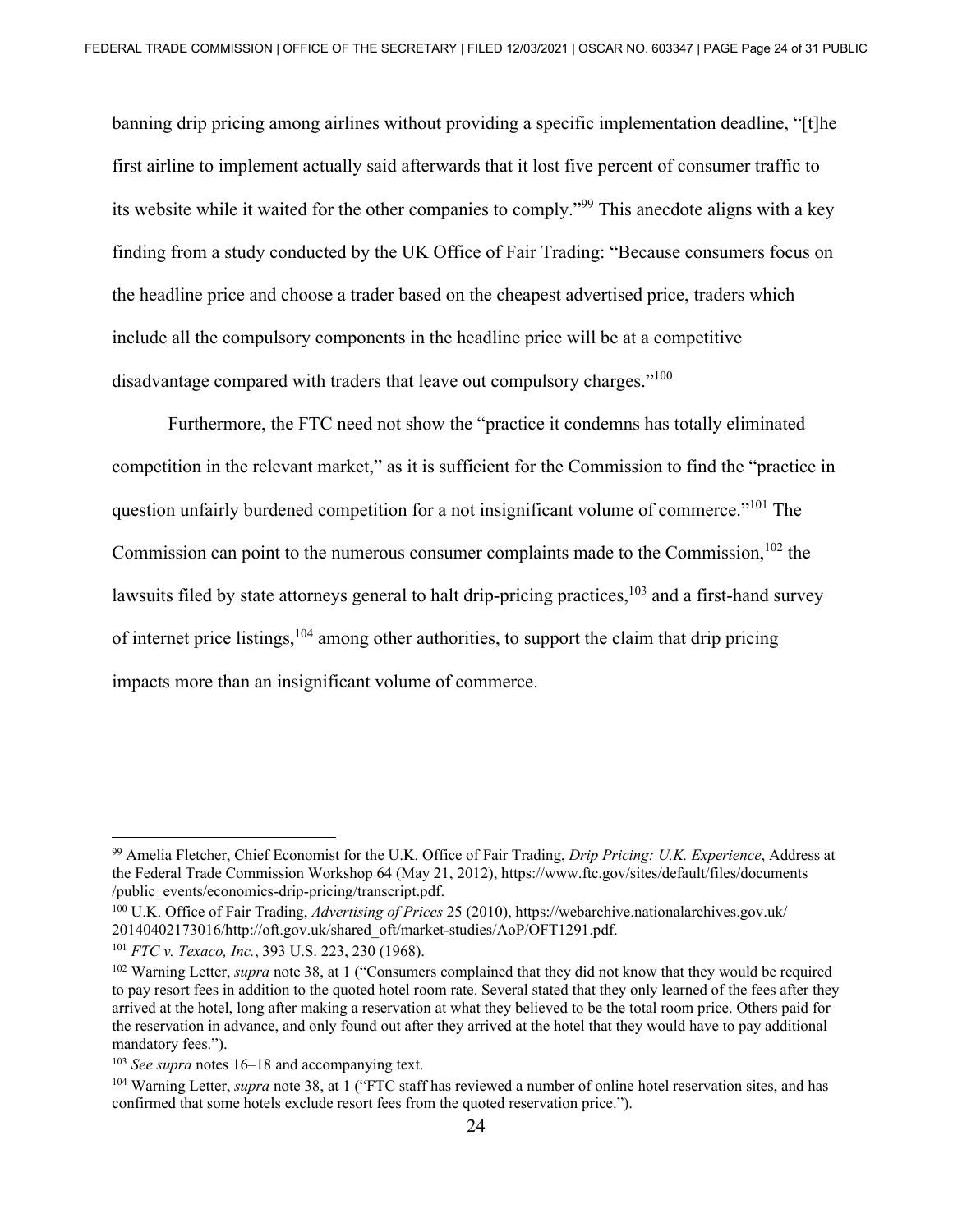### **COST-BENEFIT ANALYSIS**

 This final section offers advice to the Commission on how to conduct a cost-benefit analysis for this rule, including what categories of benefits and costs to include. A strong costbenefit analysis can both help inform the Commission's rulemaking and provide support to the Commission in defending the regulation against legal challenge. While a reasonable analysis will very likely show that the benefits of this proposal far outweigh the costs, $105$  the Commission should nonetheless be careful to conduct its analysis appropriately and avoid common pitfalls.

 The FTC must assess the "economic effect of [any] rule" regulating unfair or deceptive acts or practices,<sup>106</sup> and, for unfair practices specifically, must determine that the benefits of the regulation are "not outweighed by countervailing benefits to consumers or to competition."107 These requirements largely mirror the mandates of rational decisionmaking imposed upon all administrative agencies by executive order and the Administrative Procedure Act.<sup>108</sup> Under Executive Order 12,866, executive agencies are instructed to conduct an assessment of the costs and benefits of all major regulations and to "adopt a regulation only upon a reasoned determination that the benefits of the intended regulation justify its costs."<sup>109</sup> And under the Administrative Procedure Act, agencies typically treat regulatory costs as a "centrally relevant factor when deciding whether to regulate," and weigh regulatory costs and benefits. $110$ 

<sup>&</sup>lt;sup>105</sup> *Cf.* Sullivan, *supra* note 2, at v ("[S]eparating resort fees from the room rate without first disclosing the total price is unlikely to result in benefits that offset the likely harm to consumers.").

 $106$  15 U.S.C. § 57a(d)(1)(C).

<sup>&</sup>lt;sup>107</sup> *Id.* § 45(n).<br><sup>108</sup> The FTCA's evidentiary standards require "the same degree of evidentiary support needed to satisfy the arbitrary and capricious standard" under the Administrative Procedure Act. *Consumers Union of U.S., Inc. v. FTC*, 801 F.2d 417, 422 (D.C. Cir. 1986).

<sup>109</sup> Exec. Order No. 12,866 §1(b)(6), 58 Fed. Reg. 51,735 (Oct. 4, 1993). Although Executive Order 12,866 does not directly apply to independent agencies like the FTC, *id.* § 3(b), courts have recognized that independent agencies must rationally assess regulatory costs and benefits. *See Bus. Roundtable v. SEC*, 647 F.3d 1144, 1149 (D.C. Cir. 2011) (rejecting rule promulgated by the SEC, another independent agency, due to faulty cost-benefit analysis).

<sup>110</sup> *Michigan v. EPA*, 576 U.S. 743, 752–53 (2015).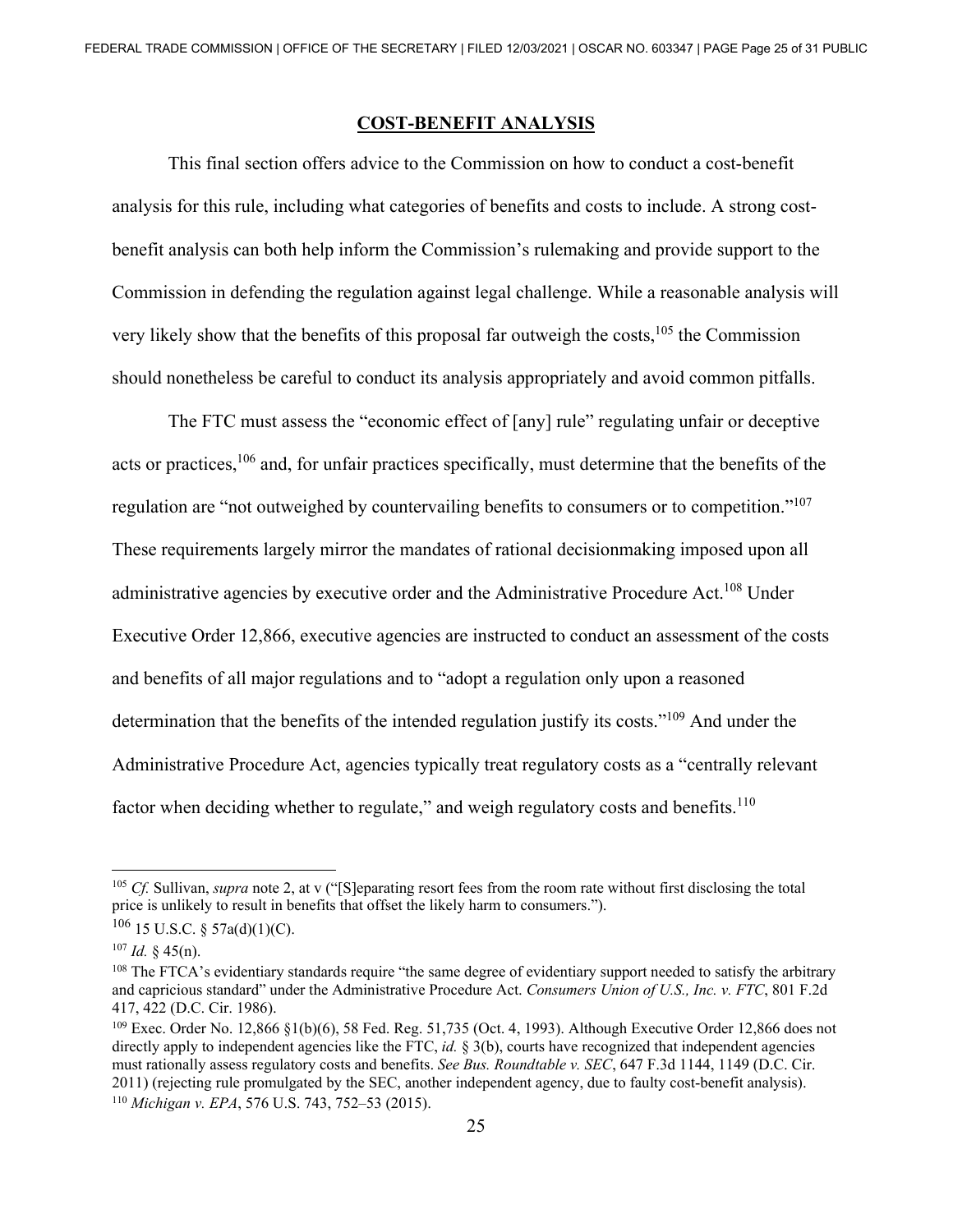While a "formal cost-benefit analysis in which each advantage and disadvantage is assigned a monetary value" is not required under either the  $APA^{111}$  or the FTCA,  $112$  the APA's arbitrary-and-capricious standard imposes certain obligations on the FTC to reasonably assess and weigh beneficial and adverse regulatory impacts. For one, the agency cannot disregard reasonably foreseeable adverse impacts, particularly adverse economic effects that are of central relevance under the FTCA.<sup>113</sup> The Commission should seek to "quantify the certain costs" of the rule to the extent practicable, or else "explain why those costs could not be quantified."<sup>114</sup>

Moreover, agencies must reasonably balance regulatory costs and benefits.<sup>115</sup> In balancing costs and benefits, the FTC should "look beyond the direct benefits and direct costs of [its] rulemaking and consider any important ancillary benefits and countervailing risks" that may result from the rule.<sup>116</sup> And the agency should remember that even if not all impacts can be

<sup>&</sup>lt;sup>111</sup> *Id.* at 759 ("We need not and do not hold that the law unambiguously required the Agency, when making this preliminary estimate, to conduct a formal cost-benefit analysis in which each advantage and disadvantage is assigned a monetary value.").

<sup>112</sup> *Am. Fin. Servs. Ass'n v. FTC*, 767 F.2d 957, 986 (D.C. Cir. 1985) (explaining that, under the FTCA, "a highly quantitative benefit/cost analysis may not be appropriate in each and every individual case," as the statute rather requires the FTC to "summarize its best estimate of" the regulation's economic impact) (internal quotation marks omitted).

<sup>113</sup> *Cf. Nat'l Family Farm Coal. v. United States EPA*, 960 F.3d 1120, 1142 (9th Cir. 2020) ("FIFRA requires the EPA to consider, as part of a cost-benefit analysis, any unreasonable risk to man or the environment, *taking into account the economic, social, and environmental costs* and benefits of the use of any pesticide. . . . The EPA entirely failed to acknowledge risks of economic and social costs.") (internal quotation marks and citation omitted). 114 *Bus. Roundtable*, 647 F.3d at 1149.

<sup>&</sup>lt;sup>115</sup> *Id.* at 1148–49 (faulting agency for lopsided analysis that "inconsistently and opportunistically frame[s]" regulatory impacts); *see also Ctr. for Biological Diversity v. Nat'l Highway Traffic Safety Admin.*, 538 F.3d 1172, 1198 (9th Cir. 2008) (agency cannot "put a thumb on the scale").

<sup>116</sup> Office of Mgmt. & Budget, Circular A-4 on Regulatory Analysis 26 (2003) (hereinafter "Circular A-4"); *see also Competitive Enter. Inst. v. Nat'l Highway Traffic Safety Admin.*, 956 F.2d 321, 326-27 (D.C. Cir. 1992) (remanding fuel-efficiency rule due to the agency's failure to acknowledge indirect safety costs); *Corrosion Proof Fittings v. EPA*, 947 F.2d 1201, 1225 (5th Cir. 1991) (striking down a rule banning asbestos for failure to consider the indirect safety effects of substitute, asbestos-free car brakes being less effective); *Am. Trucking Ass'ns v. EPA*, 175 F.3d 1027, 1051–52 (D.C. Cir. 1999) (holding that "all identifiable effects" included indirect costs and benefits, and cautioning that "it seems bizarre that a statute [the Clean Air Act] intended to improve human health would . . . lock the agency into looking at only one half of a substance's health effects in determining the maximum level for that substance"), *rev'd on other grounds sub nom. Whitman v. Am. Trucking Ass'ns*, 531 U.S. 457 (2001).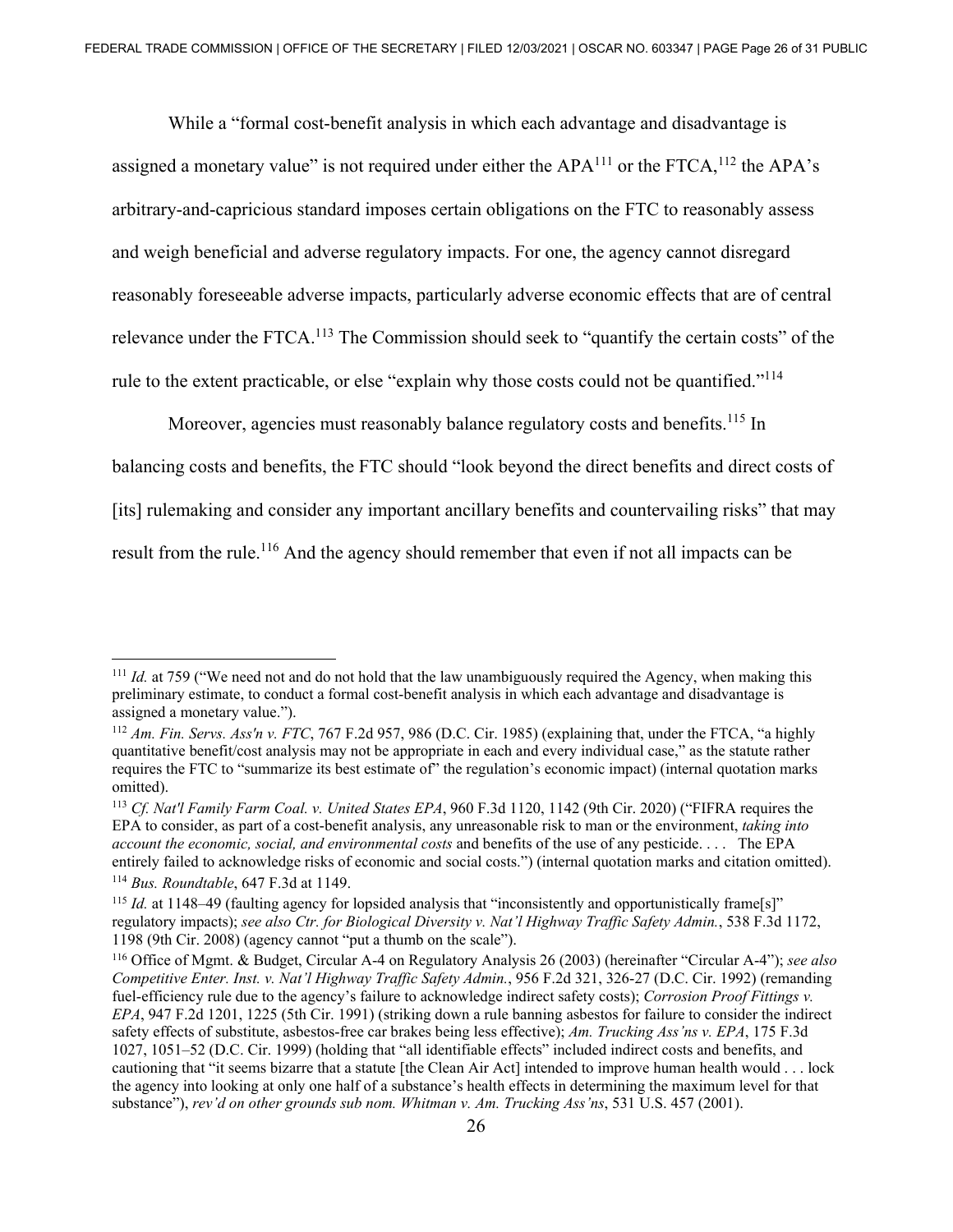quantified or monetized, "qualitative and non-monetized" impacts are nonetheless significant and merit close consideration.<sup>117</sup>

 Executive guidance from the Office of Management and Budget ("OMB") provides further insights on what regulatory impacts should be considered as benefits and costs. OMB's *Circular A-4* explains that "[b]enefit and cost estimates should reflect real resource use," meaning that regulatory benefits increase "total resources available to society" whereas regulatory costs decrease total societal resources.<sup>118</sup> As OMB explains in additional guidance, "revealed preference studies . . . based on actual market decisions by consumers" provide the best methodology for monetizing regulatory costs and benefits, particularly when "the market participant is well-informed and confronted with a real choice," and properly processes information.<sup>119</sup> Accordingly, studies on how consumers behave when they are well-informed—as opposed to when they are faced with a drip-pricing scheme that delays the provision of critical pricing information—enable the FTC to assess the impacts of a drip-pricing regulation.

On the cost side, likely the most substantial cost of a drip-pricing regulation<sup>120</sup> is the "[p]rivate-sector compliance cost[]" that sellers will incur to modify their solicitations and online ticket portals.121 Although precise estimates of compliance costs are likely unavailable, the FTC may wish to commission its own study or consult with economists or industry experts on the

<sup>117</sup> Circular A-4, *supra* note 116, at 3; *see also Public Citizen v. Fed. Motor Carrier Safety Admin.*, 374 F.3d 1209, 1219 (D.C. Cir. 2004) ("The mere fact that the magnitude of [an effect] is *uncertain* is no justification for *disregarding* the effect entirely.").<br><sup>118</sup> Circular A-4, *supra* note 116, at 38.<br><sup>119</sup> OMB, *Regulatory Impact Analysis: A Primer* 9 (2011), *available at* 

https://www.reginfo.gov/public/jsp/Utilities/circular-a-4\_regulatory-impact-analysis-a-primer.pdf (hereinafter "Impact Analysis Primer").

 $120$  While some businesses have argued that drip pricing benefits consumers by reducing the price of bundled services and reducing commission fees to third-party bookers, economic literature does not support these theories, and it is generally believe that drip pricing provides no benefits to consumers. Sullivan, *supra* note 2, at 30–36.<br><sup>121</sup> See id. at 10 (listing "[p]rivate-sector compliance costs and savings" as a key cost or benefit in impact analyses).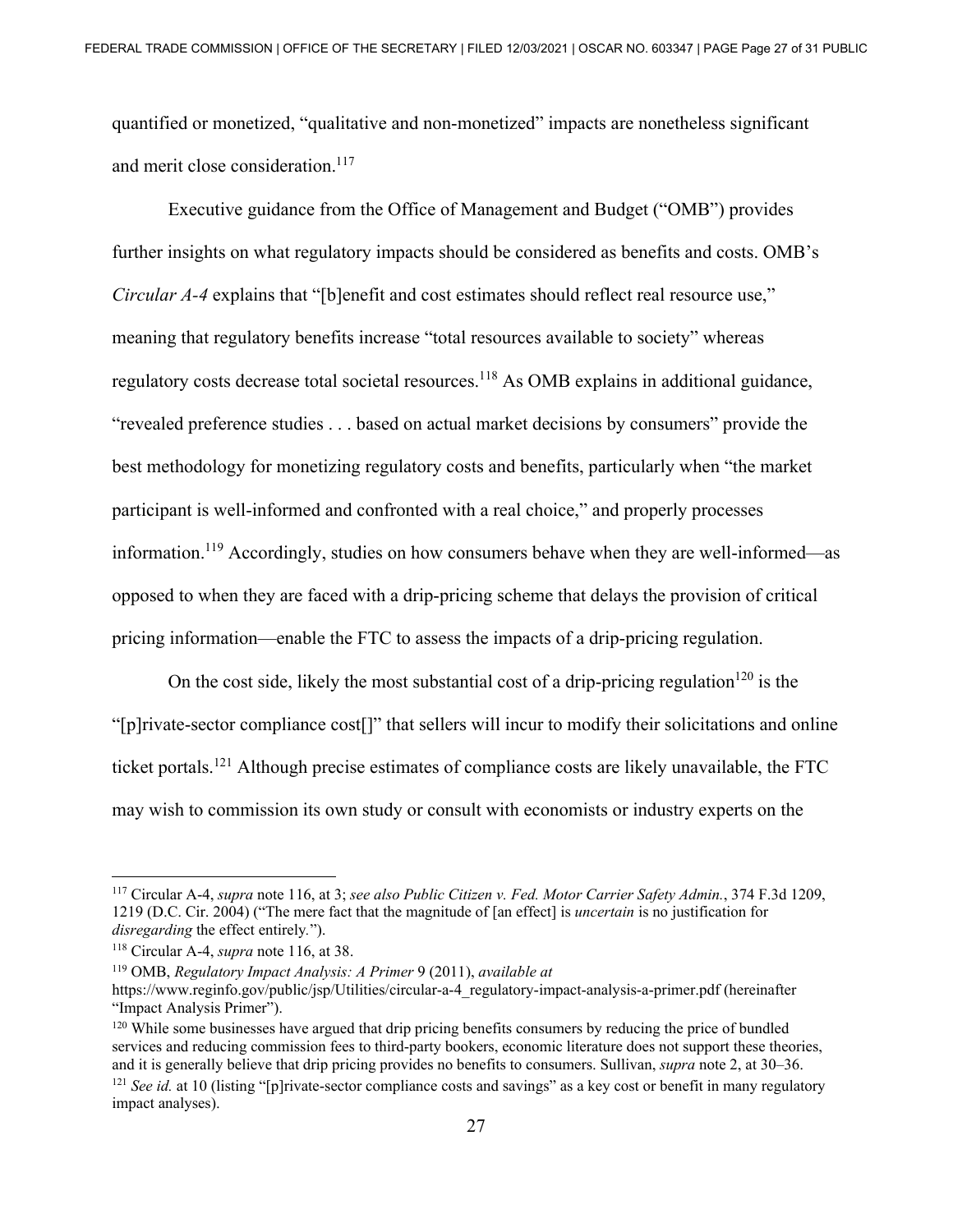issue. The FTC should also be receptive to estimates provided by the regulated community, and amend its projections based on the information received through the notice-and-comment process. And the FTC should transparently disclose the basis for any estimates.<sup>122</sup> Another cost of the rule is the "government administrative cost[]"—that is, the FTC's enforcement cost.123 For this estimate, the Commission should consider staffing or other enforcement needs, perhaps looking for guidance to its experience with enforcing other regulations.

While disclosure regulations often produce a cost through "the loss of net benefits of any information displaced by the mandated information, $v^{124}$  it appears doubtful that such a cost would result here. In this case, the "information" being "displaced" is the incomplete pricing information that sellers provide at the outset of the transaction to lure in the consumer. As discussed above, there is no apparent benefit to either the consumer or the marketplace to providing this incomplete information. Nonetheless, the FTC should consider whether there are any costs due to the information being displaced and, if it concludes that there are not, should explain its conclusion.

 On the benefits side, a major expected benefit of this regulation is a decrease in consumer search time.<sup>125</sup> While also difficult to measure with precision, the FTC can make basic assumptions about consumer search times, incorporating any information about the prevalence of drip pricing that it used to estimate compliance costs. As OMB explains, the FTC should

<sup>122</sup> *See Mayor of Baltimore v. Azar*, 973 F.3d 258, 282 (4th Cir. 2020) (en banc) (vacating regulation as arbitrary and capricious when agency provided "no justification" for compliance-cost estimates and failed to provide any studies supporting those estimates).

<sup>123</sup> Impact Analysis Primer, *supra* note 119, at 10.

<sup>&</sup>lt;sup>124</sup> Circular A-4, *supra* note 116, at 9.<br><sup>125</sup> *See id.* (listing "[g]ains or losses of time" as key benefits or costs); *see also* Sullivan, *supra* note 2, at 4 ("Studies of drip pricing and partitioned pricing suggest that separating mandatory resort fees from posted room rates without first disclosing the total price is likely to harm consumers by increasing the search costs and cognitive costs of finding and choosing hotel accommodations."); *id.* at 26 (summarizing literature finding that "drip pricing increases search costs").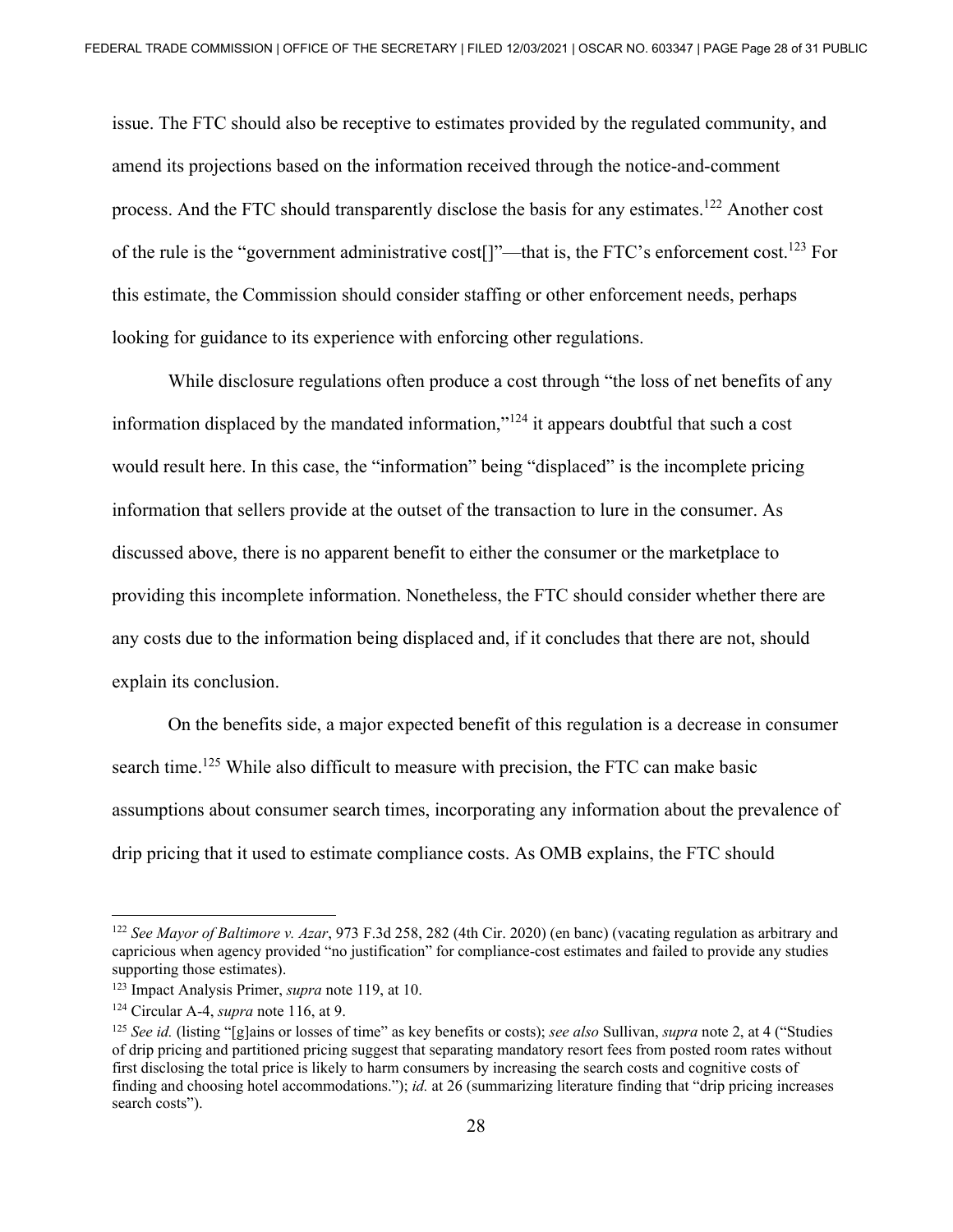measure time saved "both in terms of hours saved and to the extent feasible, in terms of monetary equivalents" through "a measure of the value of that time."<sup>126</sup> For instance, the FTC can use the average U.S. hourly wage as a proxy for the monetary value of each hour of time saved. Once again, the FTC should be open to refining its projections based on the information received through the notice-and-comment process.

 Additionally, a regulation on drip pricing is likely to produce a decrease in inefficient transactions, which the FTC should view as an economic benefit. As OMB explains, both "inadequate or asymmetric information" and "mistakes in information processing" sometimes cause "markets [to] overreact" and cause consumers to purchase goods or services that they in fact (when given adequate information that they can properly process) value less than the sale or production price.<sup>127</sup> As detailed above, for instance, one study found that a drip-pricing scheme caused consumers to increase their transaction rate by  $14.1\%$ <sup>128</sup>; thus, it is likely that a prohibition on drip pricing will result in a reduction in consumer purchasing. This should be considered an economic benefit of the rule, as the transactions being forgone are presumptively inefficient transactions, meaning that the consumer values the product less than the seller's marginal cost. The FTC should attempt to quantify this surplus increase to the extent feasible.

 Because some of the benefits of a drip-pricing regulation are likely difficult to precisely quantify, the FTC may wish to make use of "break-even analysis" to justify its regulation. In break-even analysis, an agency estimates the costs of the rule (here, as detailed above, the compliance and administrative costs) and then assesses whether the rule's benefits are likely to

<sup>126</sup> OMB, Regulatory Impact Analysis: Frequently Asked Questions 11 (Feb. 7, 2011), https://www.whitehouse.gov/sites/whitehouse.gov/files/omb/assets/OMB/circulars/a004/a-4\_FAQ.pdf. 127 Circular A-4, *supra* note 116, at 5. 128 Blake et al., *supra* note 26, at 16.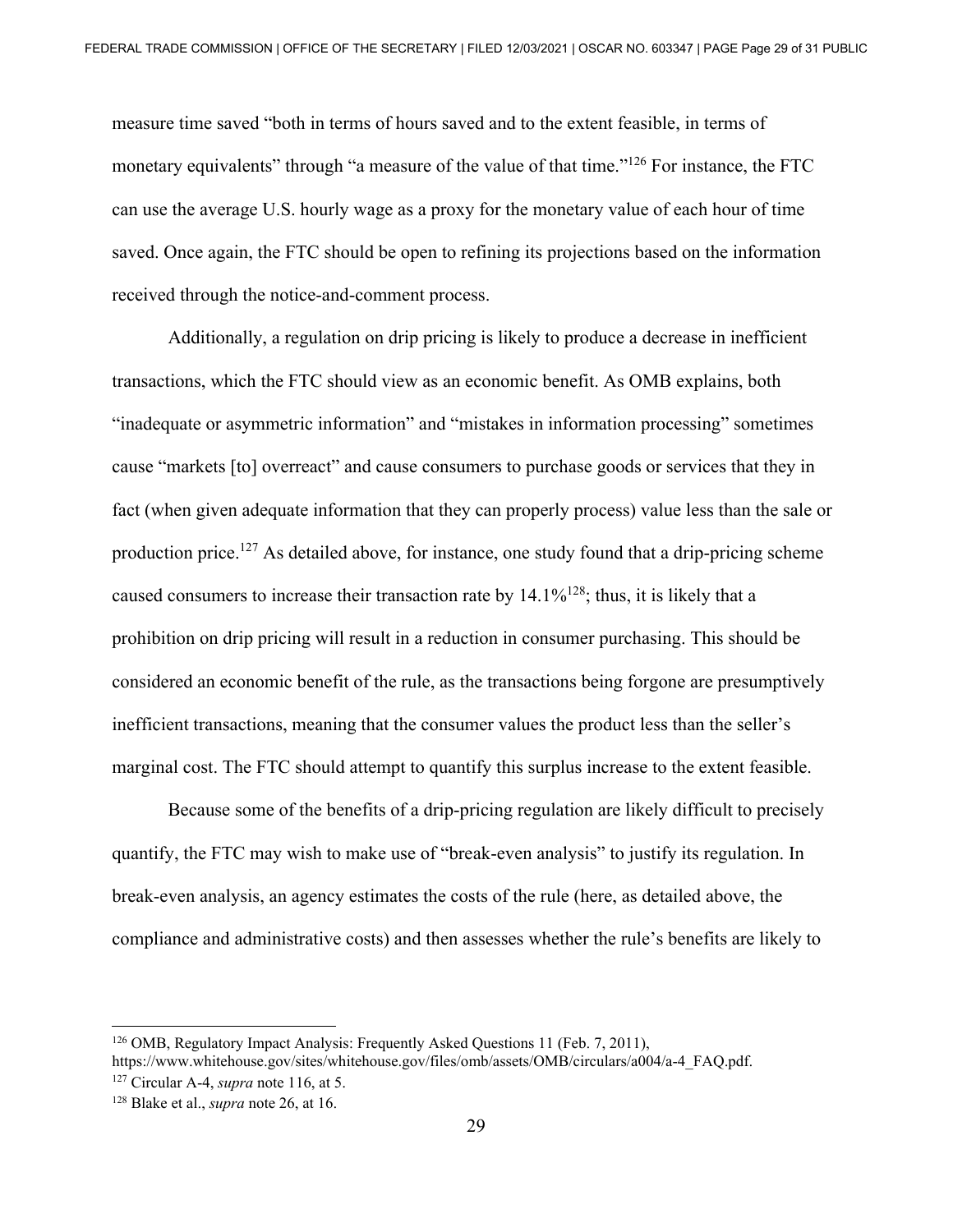exceed those costs.<sup>129</sup> A break-even analysis allows the FTC to precisely estimate costs only which, in this case, appear easier to estimate than benefits—and then consider whether the rule is net-beneficial without fully monetizing the benefits.<sup>130</sup> For instance, the FTC could determine how many consumer-hours would need to be saved for the rule to be net-beneficial. Then, using information or reasonable assumptions about the prevalence of drip pricing and the time lost to engage in comparison shopping, the Commission could determine whether the regulation is likely to produce at least that level of benefit.

 Finally, while the FTC should assess and consider the transfer payments likely to result from the regulation, it should keep in mind that those transfers are neither costs nor benefits in the strict economic sense. Transfer payments are "monetary payments from one group to another that do not affect total resources available to society."131 A key class of transfers likely to result from a regulation on drip pricing is a reduction in certain consumer prices, thereby transferring money from the seller to the buyer.<sup>132</sup> These transfers can be substantial. As discussed above, for instance, the StubHub study found that consumers spent 5.42% more on tickets purchased per seat when faced with drip pricing<sup>133</sup>—although the economic literature is "mixed on whether"

<sup>129</sup> Circular A-4, *supra* note 116, at 2 ("Threshold or 'break-even' analysis answers the question, 'How small could the value of the non-quantified benefits be (or how large would the value of the non-quantified costs need to be) before the rule would yield zero net benefits?' In addition to threshold analysis you should indicate, where possible, which non-quantified effects are most important and why.").

<sup>130</sup> *See Nicopure Labs, LLC v. Food & Drug Admin.*, 266 F. Supp. 3d 360, 406–07 (D.D.C. 2017), *aff'd*, 944 F.3d 267 (D.C. Cir. 2019) (upholding FDA disclosure regulation after agency quantified the rule's costs, determined that the benefits are too "difficult to quantify," assessed unquantified benefits qualitatively, and made a reasoned determination that "the benefits of the final rule justify the costs") (internal quotation marks omitted); *Entergy Corp. v. Riverkeeper, Inc.*, 556 U.S. 208, 235 (2009) (Breyer, J., concurring in part and dissenting in part) (writing approvingly of EPA's ability to "describe environmental benefits in non-monetized terms and to evaluate both costs and benefits in accordance with its expert judgment and scientific knowledge"). 131 Impact Analysis Primer, *supra* note 119, at 8.

<sup>132</sup> *See* Circular A-4, *supra* note 116, at 38 ("A regulation that restricts the supply of a good, causing its price to rise, produces a transfer from buyers to sellers. The net reduction in the total surplus (consumer plus producer) is a real cost to society, but the transfer from buyers to sellers resulting from a higher price is not a real cost since the net reduction automatically accounts for the transfer from buyers to sellers."). 133 Blake et al., *supra* note 26, at 16.